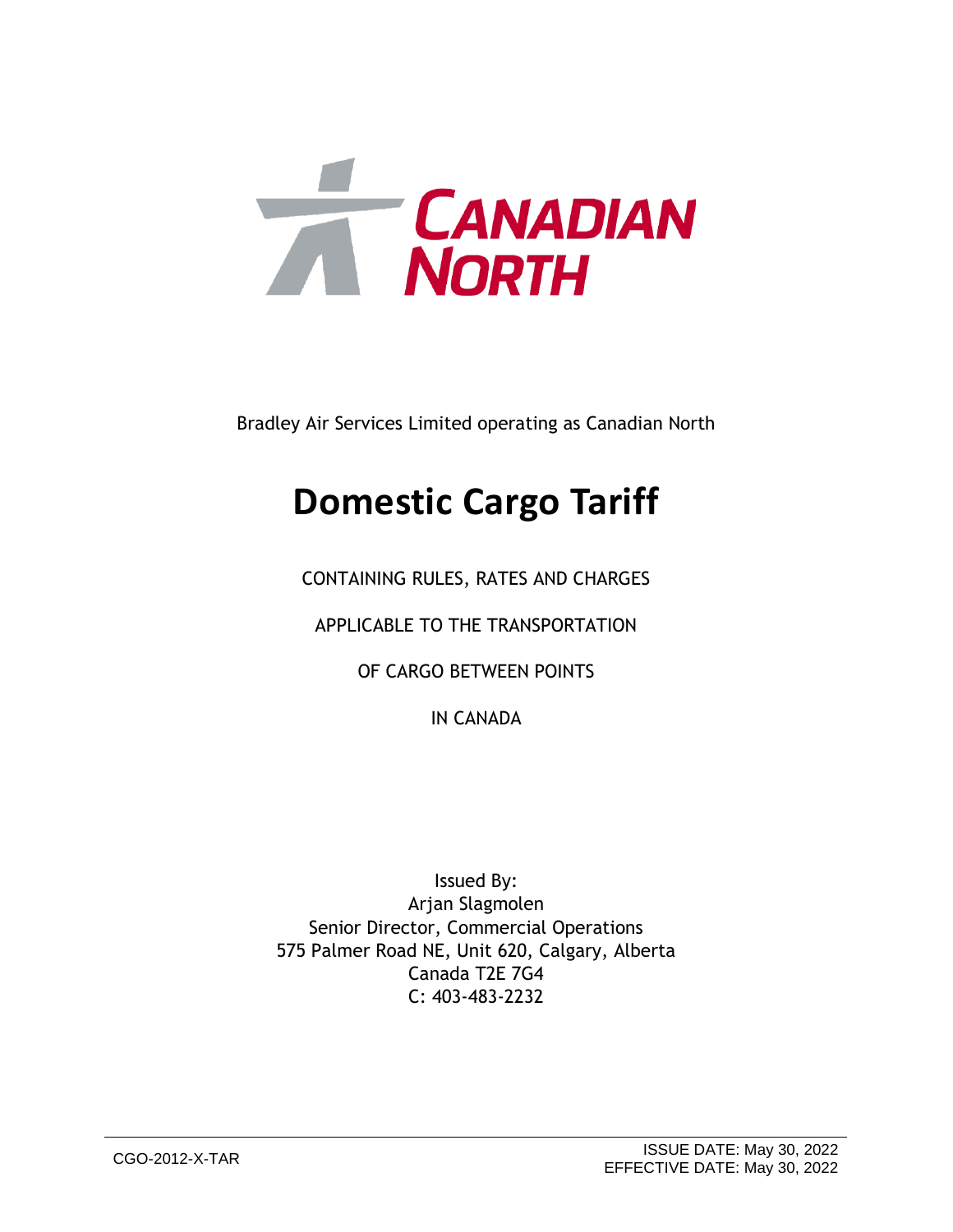

THIS PAGE INTENTIONALLY LEFT BLANK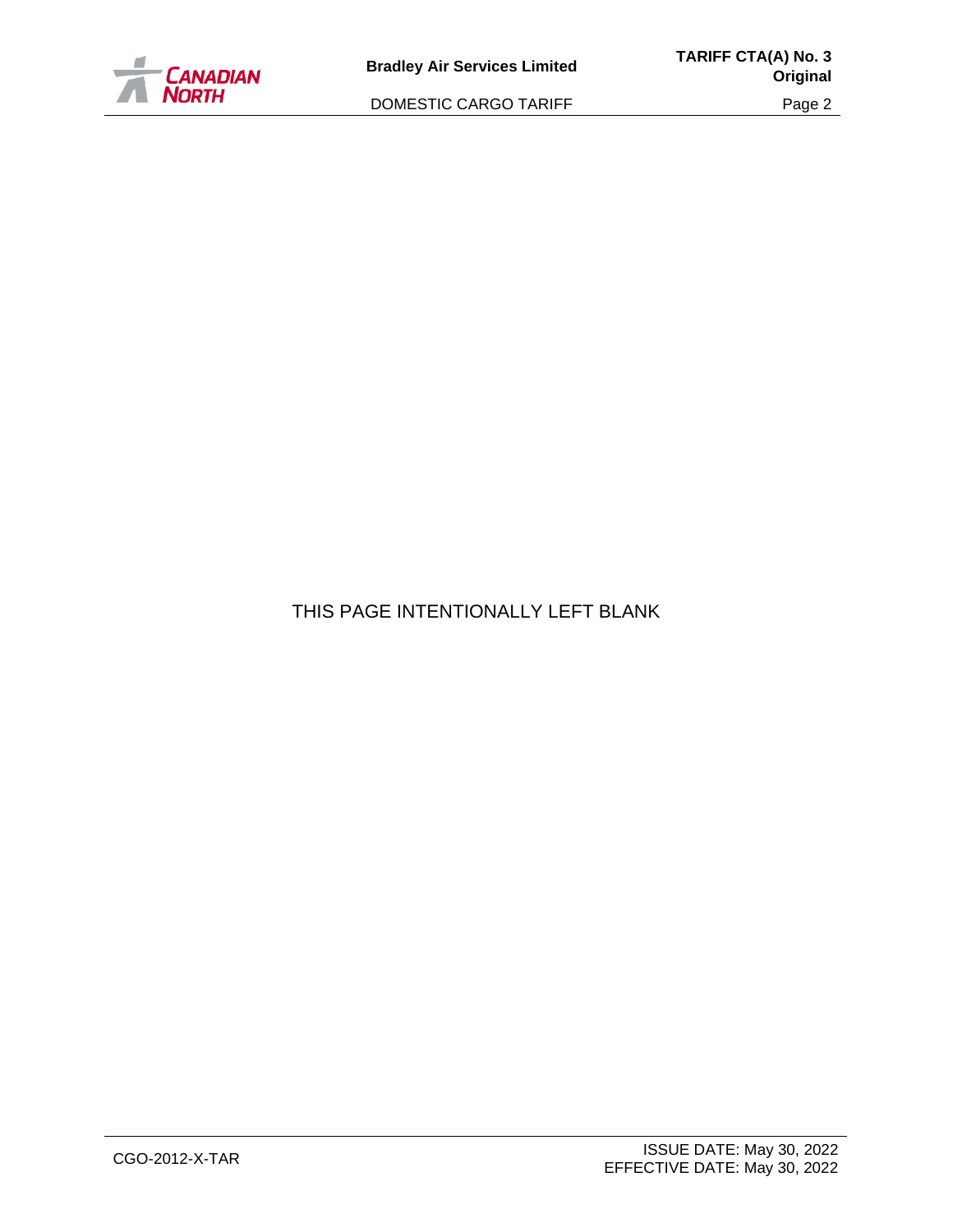

# **TABLE OF CONTENTS**

| <b>RULE#</b>    | <b>DESCRIPTION</b>                                      | <b>PAGE</b> |
|-----------------|---------------------------------------------------------|-------------|
| RULE 1.         |                                                         |             |
| RULE 2.         |                                                         |             |
| RULE 3.         |                                                         |             |
| RULE 4.         |                                                         |             |
| RULE 5.         |                                                         |             |
| RULE 6.         |                                                         |             |
| RULE 7.         |                                                         |             |
| RULE 8.         |                                                         |             |
| RULE 9.         |                                                         |             |
| <b>RULE 10.</b> |                                                         |             |
| <b>RULE 11.</b> |                                                         |             |
| <b>RULE 12.</b> | ACCEPTANCE AND CARRIAGE OF CN PETS (LIVE ANIMALS)  12   |             |
| <b>RULE 13.</b> | SHIPMENTS NOT ACCEPTABLE & RIGHT TO REFUSE TRANSPORT 14 |             |
| <b>RULE 14.</b> |                                                         |             |
| <b>RULE 15.</b> |                                                         |             |
| <b>RULE 16.</b> |                                                         |             |
| <b>RULE 17.</b> |                                                         |             |
| <b>RULE 18.</b> |                                                         |             |
| <b>RULE 19.</b> |                                                         |             |
| <b>RULE 20.</b> |                                                         |             |
| <b>RULE 21.</b> |                                                         |             |
| <b>RULE 22.</b> |                                                         |             |
| <b>RULE 23.</b> |                                                         |             |
| <b>RULE 24.</b> |                                                         |             |
| <b>RULE 25.</b> |                                                         |             |
| <b>RULE 26.</b> |                                                         |             |
| <b>RULE 27.</b> |                                                         |             |
| <b>RULE 28.</b> |                                                         |             |
| <b>RULE 29.</b> |                                                         |             |
| <b>RULE 30.</b> |                                                         |             |
| <b>RULE 31.</b> |                                                         |             |
| <b>RULE 32.</b> |                                                         |             |
| <b>RULE 33.</b> |                                                         |             |
| <b>RULE 34.</b> |                                                         |             |
| <b>RULE 35.</b> |                                                         |             |
| <b>RULE 36.</b> |                                                         |             |
| <b>RULE 37.</b> |                                                         |             |
| <b>RULE 38.</b> |                                                         |             |
| <b>RULE 39.</b> |                                                         |             |
| <b>RULE 40.</b> |                                                         |             |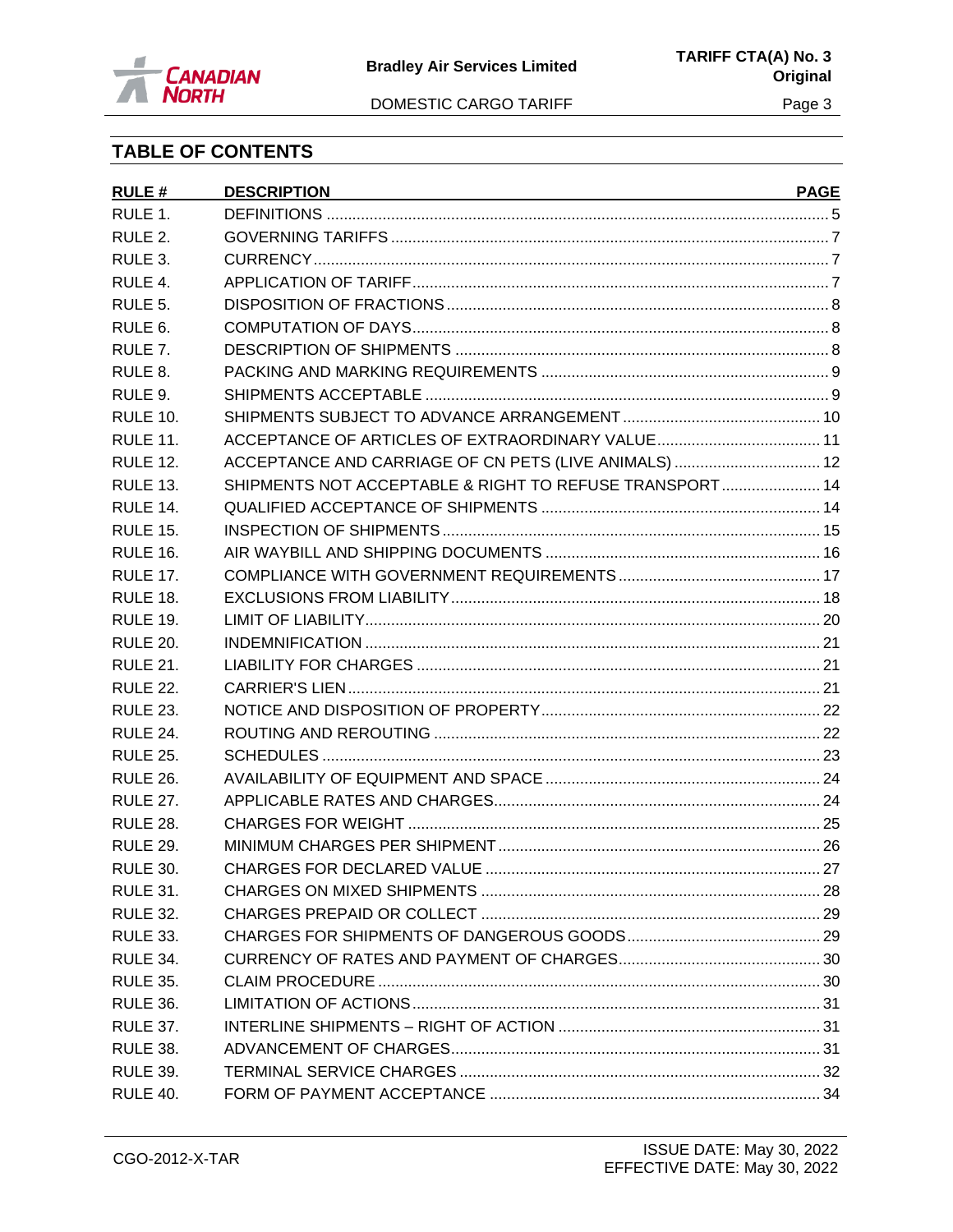

| RULE 43  |  |
|----------|--|
| RULE 44. |  |
|          |  |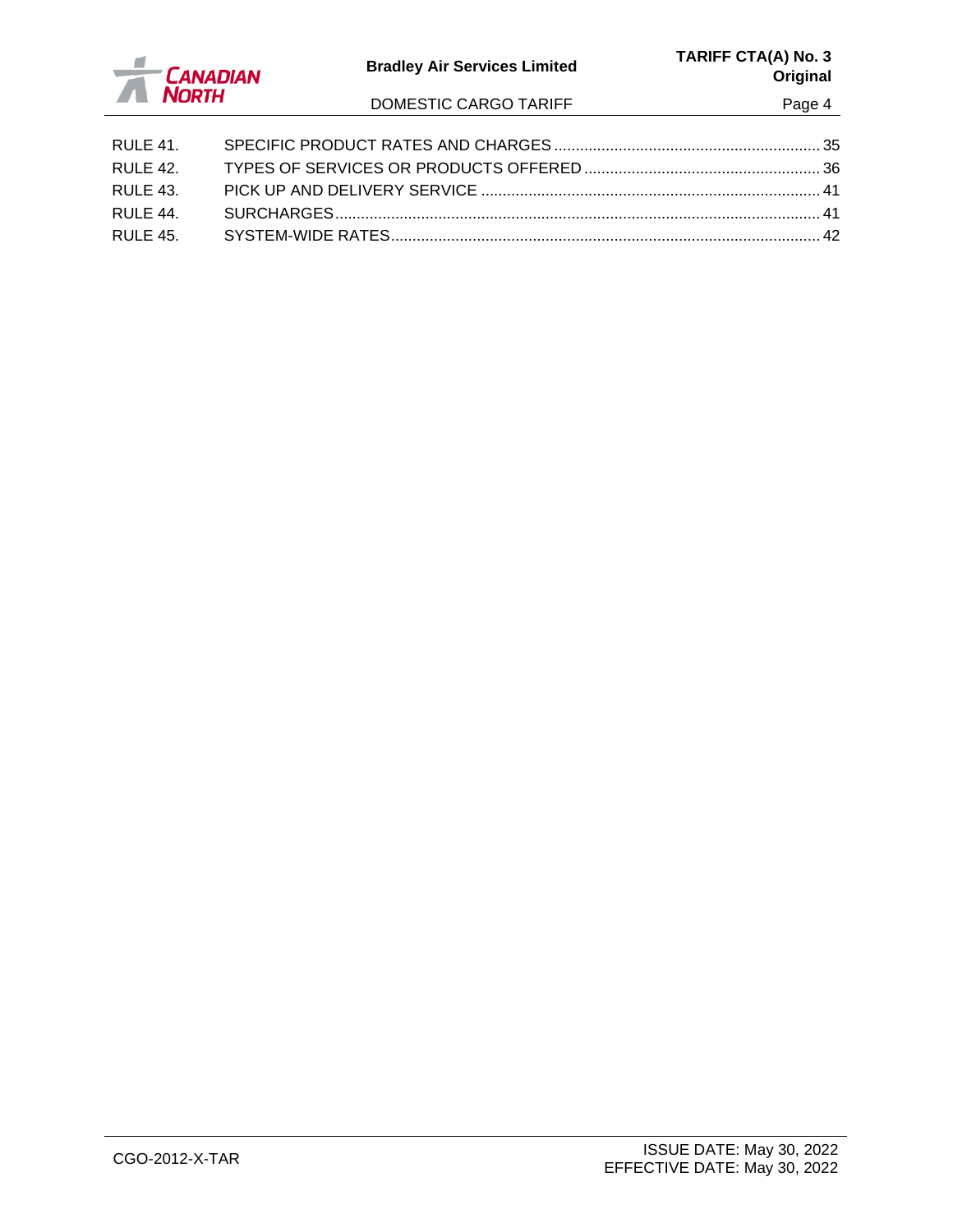

# <span id="page-4-0"></span>**RULE 1. DEFINITIONS**

**"Advance arrangement"** means that the shipper is required to first contact the Carrier to determine if a particular shipment is acceptable for carriage."

**"Air Waybill"** means an Air waybill or other shipping document

**"Articles of Extraordinary Value"** means any article having a declared value for carriage of \$5,000 CAD (or equivalent) or more

**"Cargo"** means any goods, except baggage, that can be transported by commercial air services.

**"Carrier"** means Canadian North.

**"Consignee"** consignee shall mean the person whose name appears on the airway bill as the party to whom the shipment is to be delivered by the carrier.

**"Extraordinary Value"** mean shipment is excess of CAD 5000.00, or the shipment includes cannabis regardless of dollar value.

**"Gross Weight"** means the actual or volume weight whichever is greater, of the container plus contents.

**"Interline Shipment"** means a shipment routed via two or more successive carriers participating in this tariff.

**"Legal Holiday"** means any national, provincial or local legal holiday.

**"Live Animals"** shall mean all mammals (other than humans), birds, fish, crustacean, insects, reptiles, worms and amphibians.

**"Perishable Shipments"** shall be those shipments that are subject to possible decay and/or deterioration due to temperature variations while in carrier's possession.

**"Personal Effects – PFX"** meaning household goods used; not for resale.

**"Shipment"** means a single consignment of one or more pieces, from one shipper at one time at one address, receipted for in one lot and moving on one air waybill, to one consignee at one destination address.

**"Shipper"** means the same as consignor.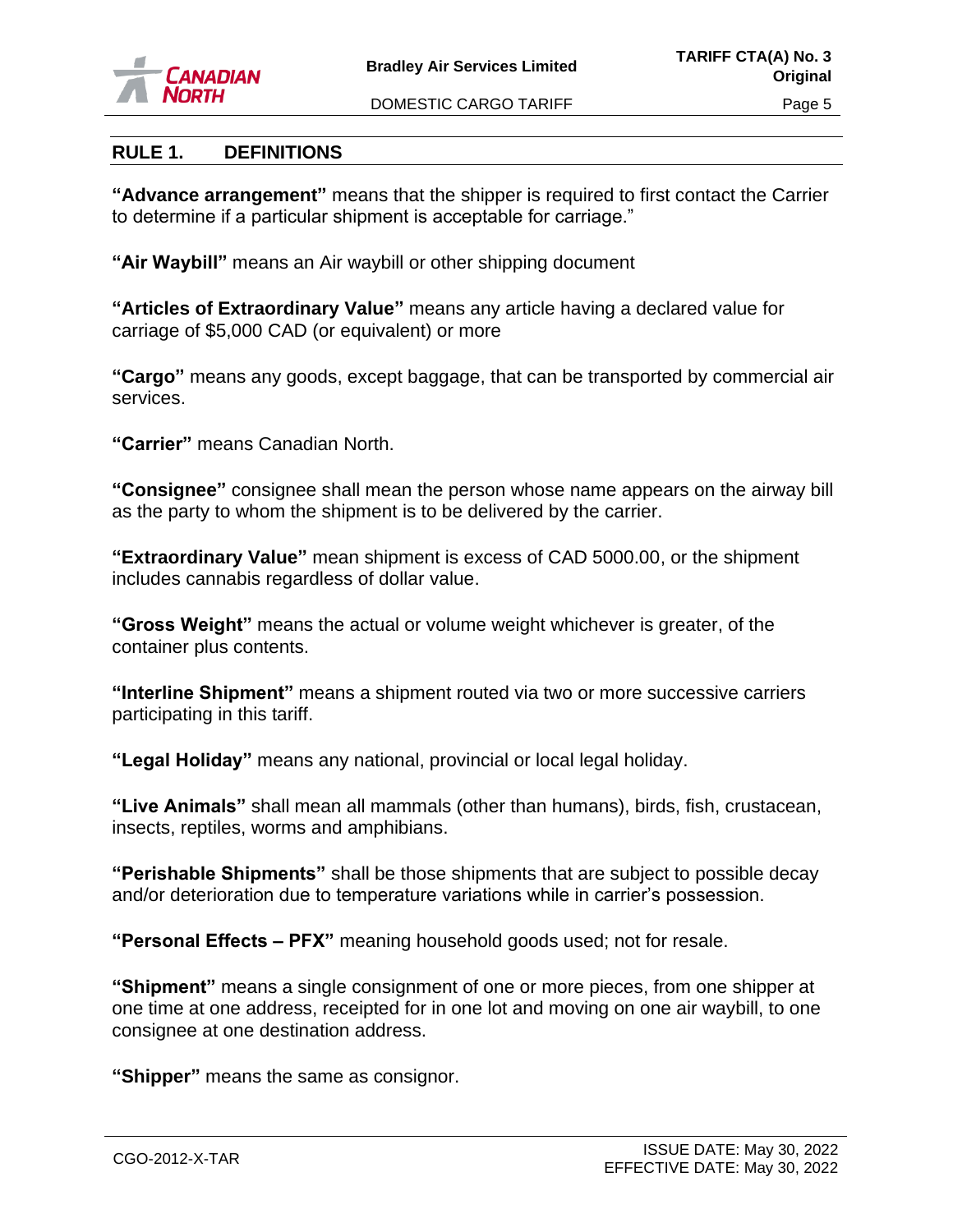

**"Temperature Controlled"** shall include product that must be stored in cooler/freezer, or must not be frozen; Special handling is required.

**"Unit Load Device"** shall include aircraft pallets, igloos and containers with or without integral pallets.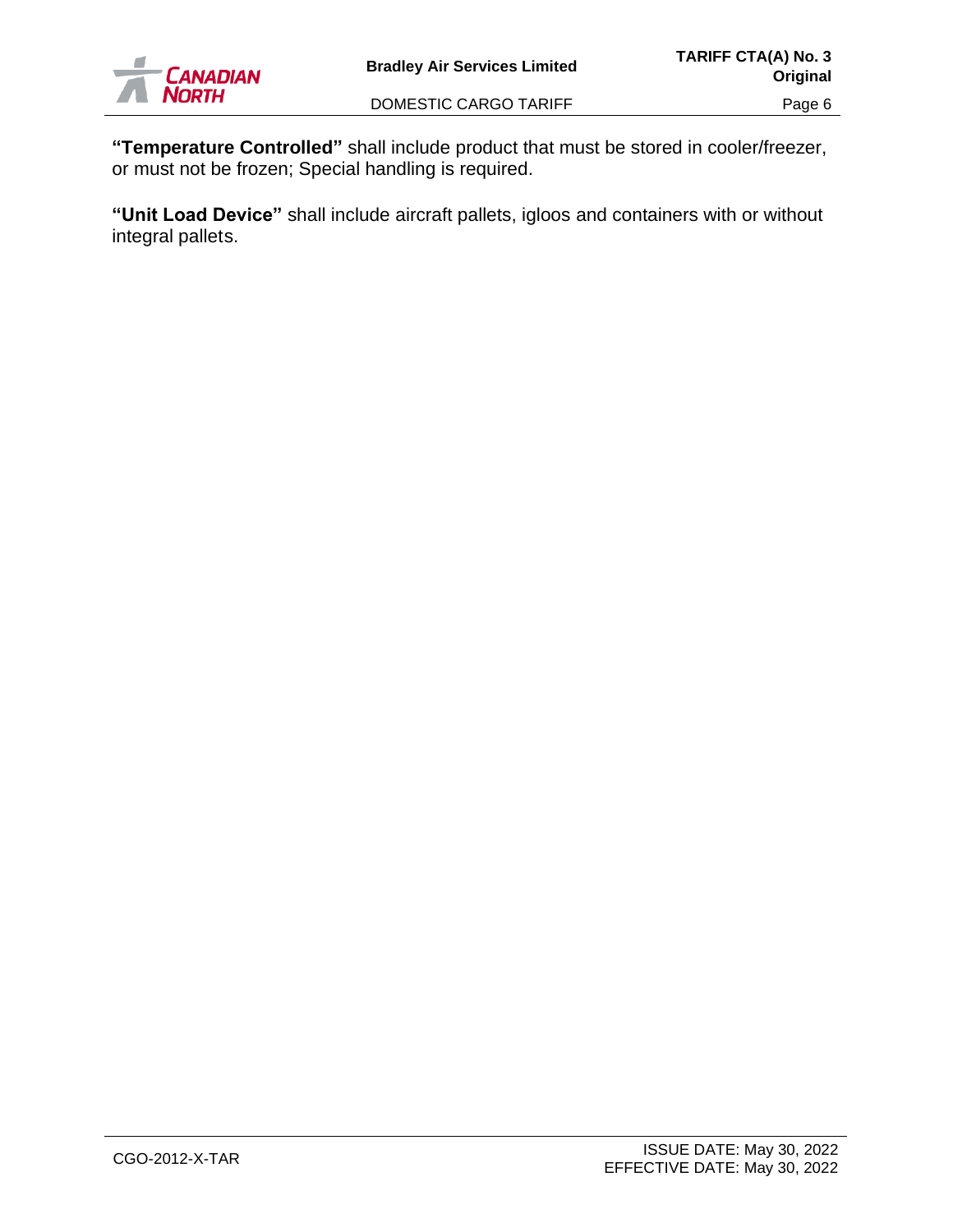

### <span id="page-6-0"></span>**RULE 2. GOVERNING TARIFFS**

This tariff is governed, except as otherwise provided herein, by the following tariffs or regulations and by supplements to and successive issues of said publications:

IATA Dangerous Goods Regulations, reissues thereof and amendments thereto, issued by IATA, Montreal, Quebec.

#### <span id="page-6-1"></span>**RULE 3. CURRENCY**

Rates and charges appearing in this tariff are stated in terms of Canadian dollars (CAD) and are payable in lawful currency of Canada.

#### <span id="page-6-2"></span>**RULE 4. APPLICATION OF TARIFF**

- 1) The airport to airport rates for cargo carriage set out in this tariff shall be applicable only to cargo originating on Canadian North. This tariff names local and joint airport-to-airport Canadian North airfreight rates, exception ratings to Canadian North airfreight rates, airport-to-airport specific commodity rates and charges, and minimum charges. Charges, minimum charges, and rules and regulations applicable to such rates are named in this tariff. The airport to airport rated for cargo not originating on Canadian North will be the rates as noted on the air waybill or as established between the shipper or consignee and the carrier.
- 2) The tariff shall constitute the terms and conditions of carriage, rates, rules and practices upon which the carrier furnishes or agrees to furnish cargo carriage to all destinations to the same extent as though the provisions hereof were included in the conditions of contract and expressly agreed to by the shipper and by all persons to whom such services are provided.
- 3) Rates bearing reference marks which restrict their application to shipments meeting specified conditions remove the application of unrestricted rates from and to the same points via the same routing on the same rate type or same commodity number on shipments for which such restricted rates are applicable.
- 4) Except as noted above, the provisions of this tariff shall be deemed to be incorporated into and be a part of each and every air waybill entered into by the carrier for the carriage of cargo to all destinations to any and all persons to whom such carriage is provided by the carrier.
- 5) Except as otherwise provided, pick-up and delivery services, where available, will be provided subject to additional charges.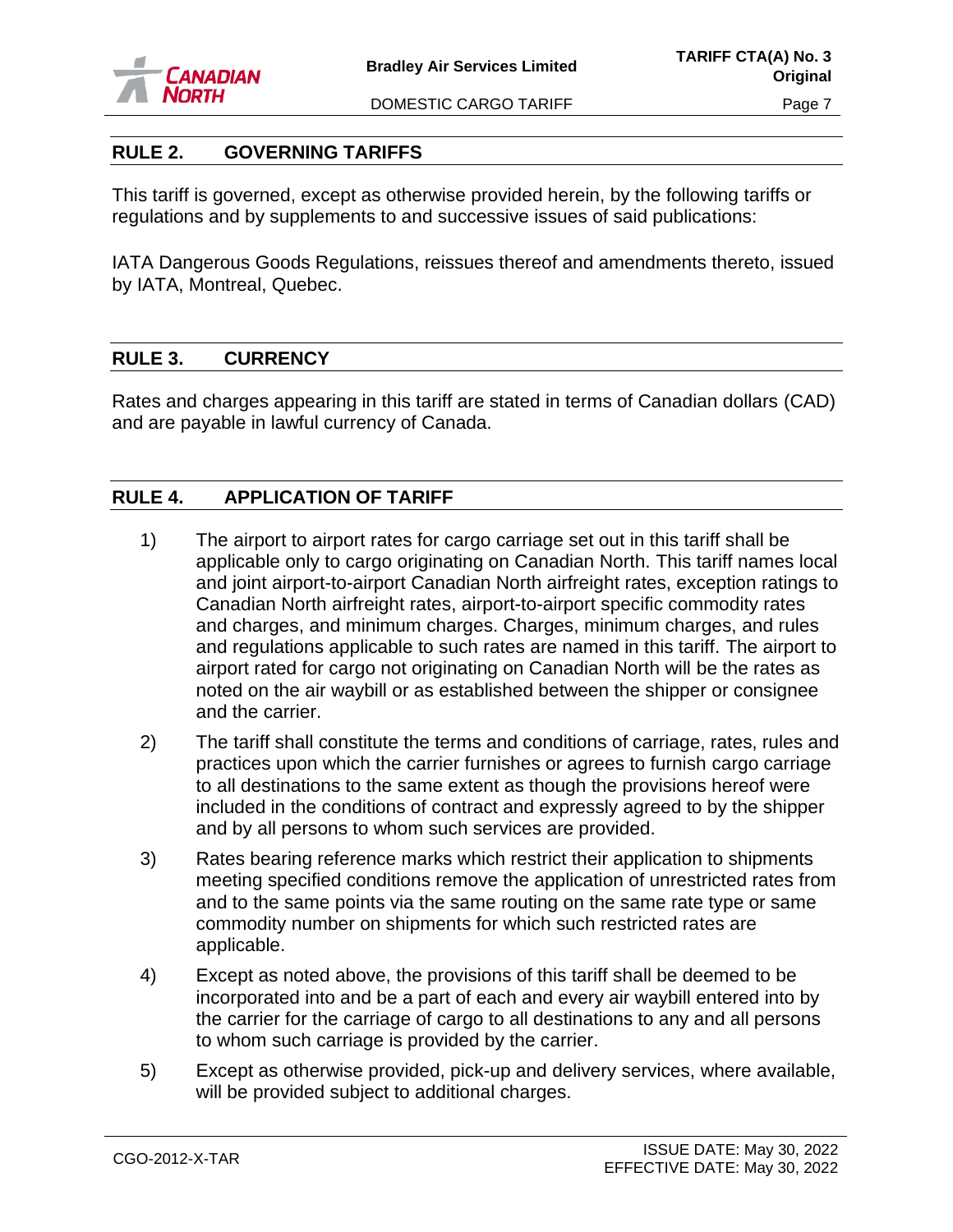

- 6) In the event of any conflict between the provisions of this tariff and the provisions of any air waybill, the provisions of this tariff shall prevail.
- 7) The provisions of this tariff in effect (by virtue of the effective date of each tariff page) on the date of signing the air waybill shall govern such carriage of cargo.

#### <span id="page-7-0"></span>**RULE 5. DISPOSITION OF FRACTIONS**

- 1) Fraction of kilogram will be assessed at the charge for the next higher kilogram.
- 2) In computing charges, fractions of less than one half cent will be dropped and fractions of one half cent or more will be considered as one cent.
- 3) Before computing cubic dimensions, fractions of less than one half centimeter will be dropped.

#### <span id="page-7-1"></span>**RULE 6. COMPUTATION OF DAYS**

Unless otherwise provided, in computing time in days, full calendar days shall be used and Sundays and legal holidays shall be included, except when the last day falls on a Sunday or legal holiday in which event the next following calendar day (other than a Sunday or legal holiday) shall be included.

#### <span id="page-7-2"></span>**RULE 7. DESCRIPTION OF SHIPMENTS**

- 1) The contents of shipments must be indicated by accurate and specific descriptions on the air waybill.
- 2) The number of pieces and weight included in a shipment must be specified on the air waybill.
- 3) In the case of shipments tendered in unit load devices bearing type codes and serial numbers, such codes and numbers must be specified on the air waybill.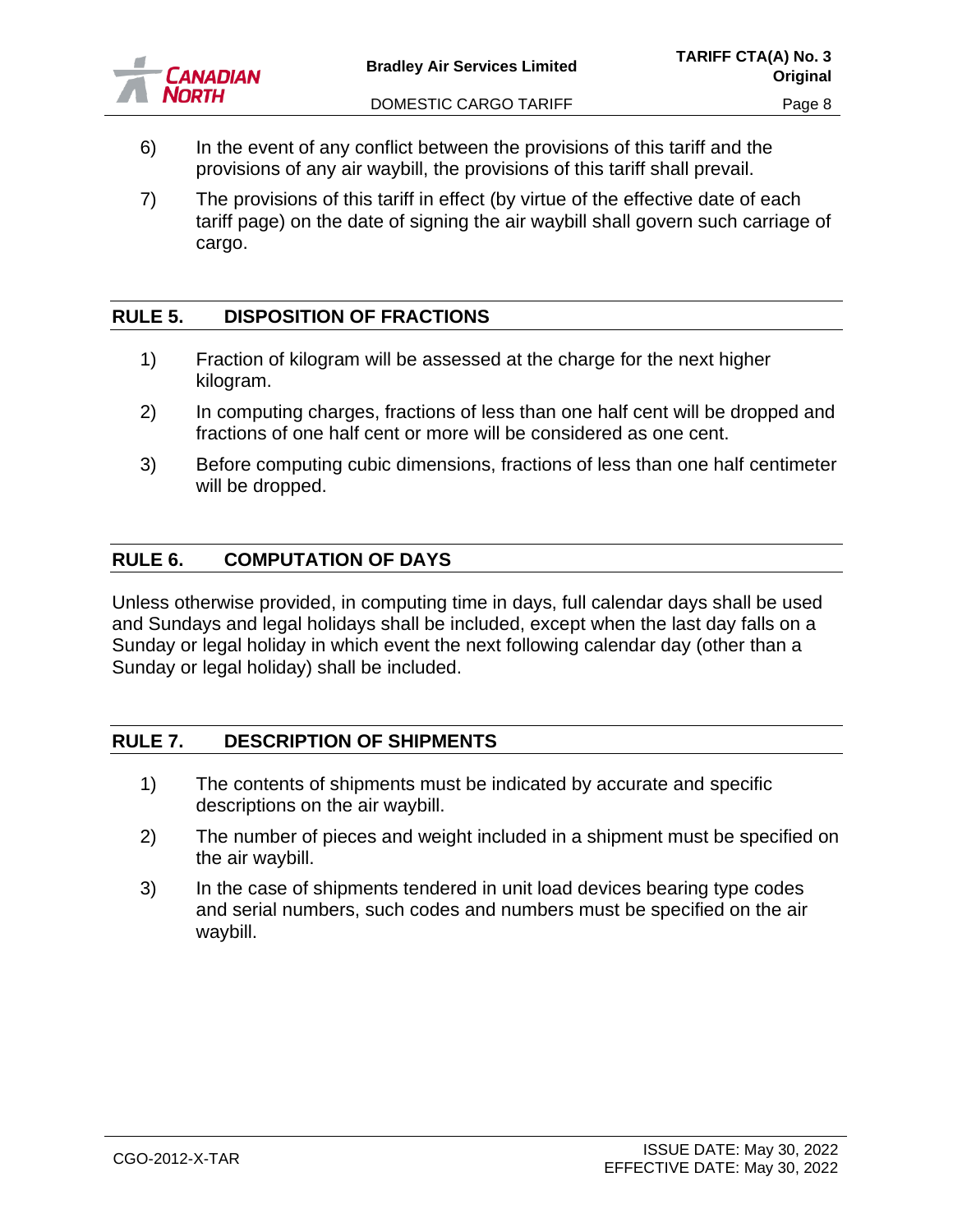#### <span id="page-8-0"></span>**RULE 8. PACKING AND MARKING REQUIREMENTS**

- 1) Shipments must be so prepared or packed as to insure safe transportation with ordinary care in handling.
- 2) Any article susceptible to damage by ordinary handling must be adequately protected by proper packing and must be marked or bear appropriate labels.
- 3) Any article susceptible to damage as a result of any condition which may be encountered in air transportation such as high or low temperatures, high or low atmospheric pressures, or sudden changes in either must be adequately protected by proper packing.
- 4) Each piece of a shipment must be legibly and durably marked with the name and address of the shipper and consignee.
- 5) Pieces with a floor bearing weight in excess of that which can be loaded on available aircraft must be provided with a suitable skid or base which will distribute the weight to that which the carrier may accept. The weight of such skid or base shall be included in the weight of the shipment.
- 6) Shipments of Articles of Extraordinary value must be packed in outside containers with measurements of 28,317 cubic centimeters or more.
- 7) Hazardous materials named in IATA Dangerous Goods Regulations must comply with the packing, marking and labeling requirements of such Regulations.

# <span id="page-8-1"></span>**RULE 9. SHIPMENTS ACCEPTABLE**

Except as otherwise provided in this tariff, property is acceptable for transportation only when the rules and regulations of the tariffs and all laws, ordinances, and other governmental rules and regulations governing the transportation thereof have been complied with by the shipper, consignee or owner.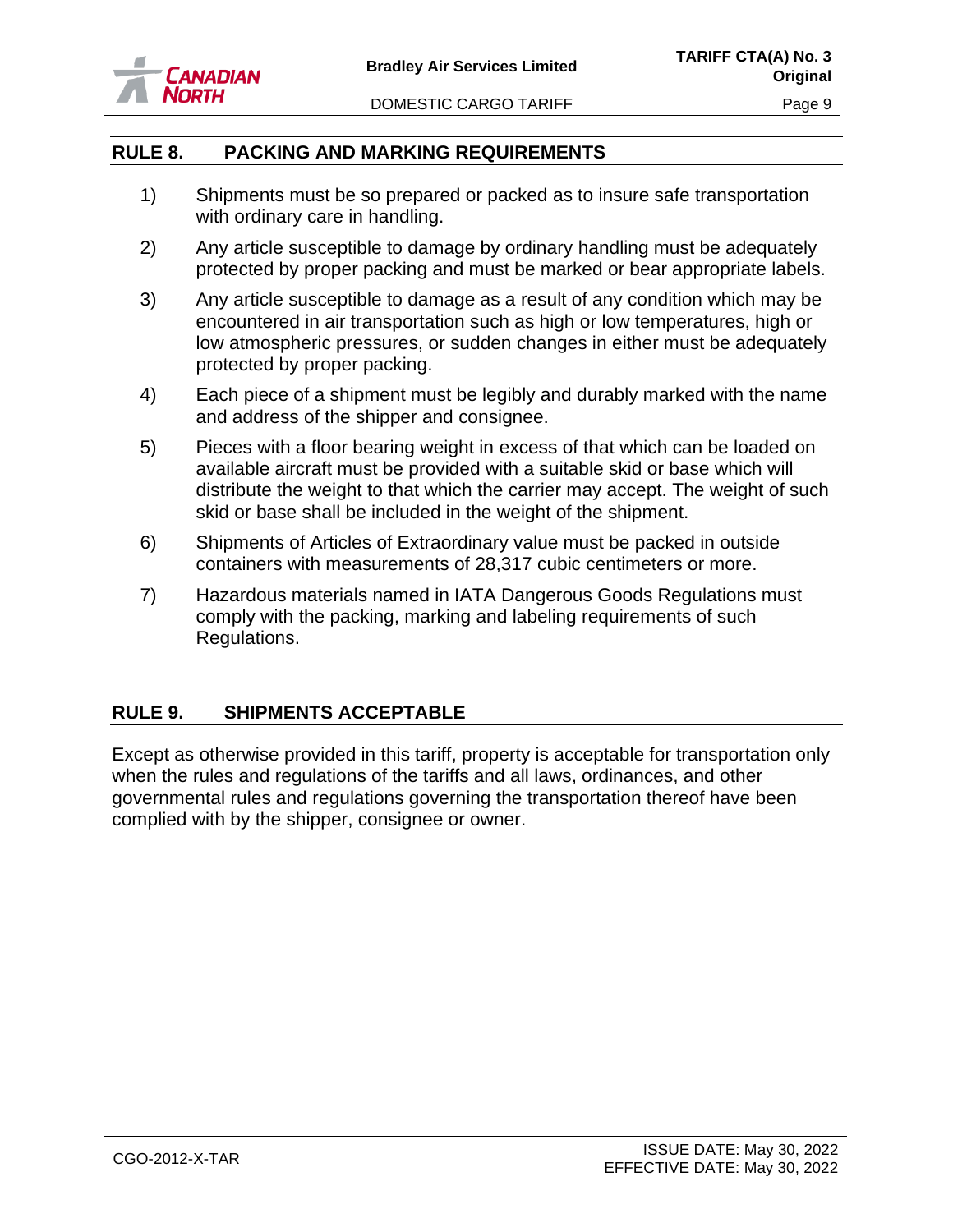DOMESTIC CARGO TARIFF PAGE 10

<span id="page-9-0"></span>The following will be acceptable for carriage only upon advance arrangement:

- 1) Shipments liable to impregnate or otherwise damage equipment or other shipments.
- 2) Shipments requiring special attention, protection or care enroute.
- 3) Shipments of Articles of Extraordinary value
- 4) Shipments of live animals.
- 5) Shipments of human remains other than cremated remains.
- 6) Shipments with pieces meeting the conditions listed below:
	- a) Weighing in excess of 90 kilograms; or
	- b) In excess of 45 x 60 x 100 centimeters; or
	- c) Having floor bearing weights in excess of 31.75 kilograms per square foot (929 square centimeters).
- 7) Shipment of firearms may at times be accepted for carriage to certain destinations, subject to shipper's application direct to the carrier, and to the carrier's confirmation that the specific shipments, routing and destination will be permissible.

*NOTE: Pickup and delivery service shall not be provided for shipments of firearms.*

- 8) Shipments with accompanying personnel.
- 9) Shipments of large volumes of Personal Effects PFX.
- 10) Any other unusual shipment such as Dangerous Goods named in IATA Dangerous Goods Regulations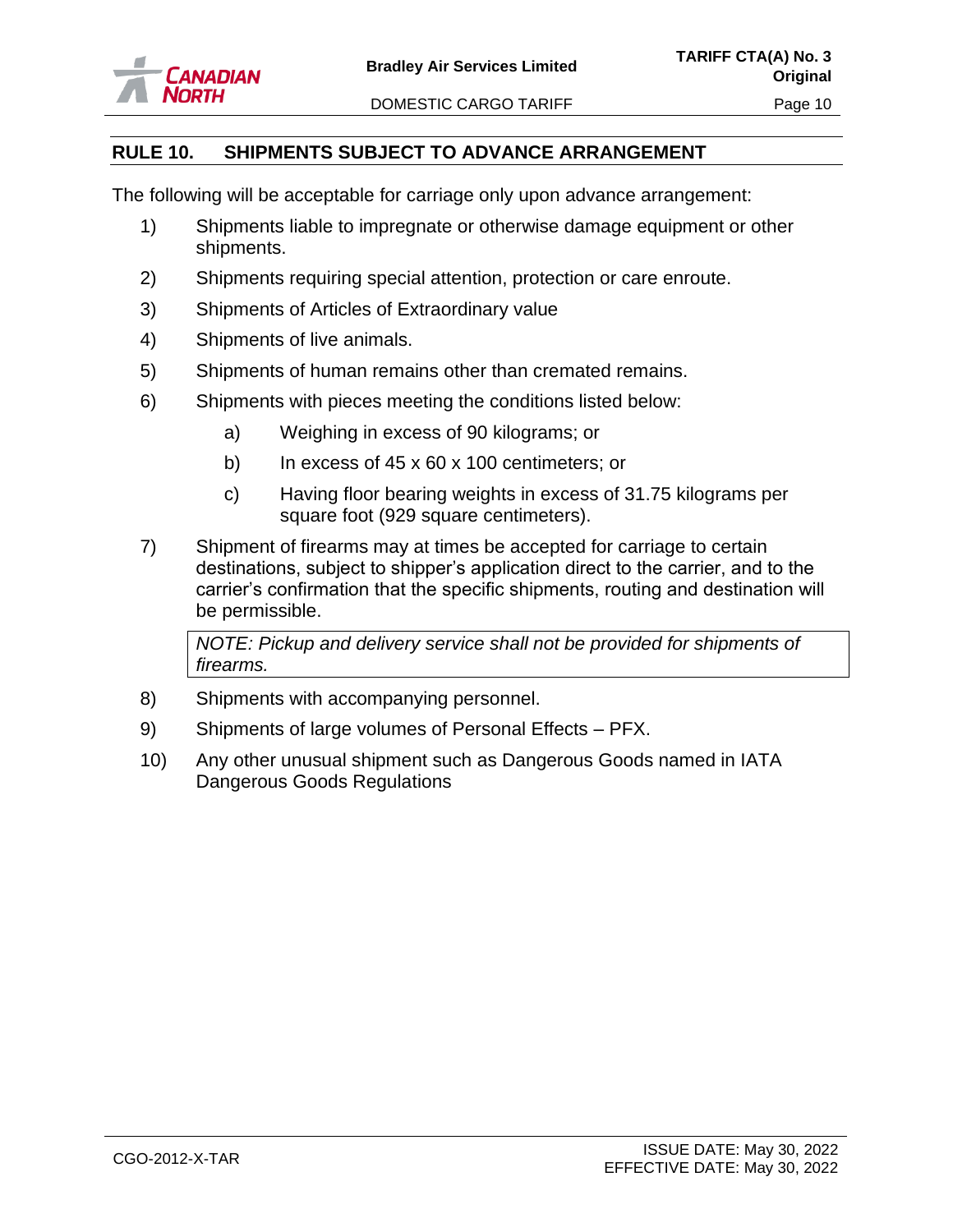

#### <span id="page-10-0"></span>**RULE 11. ACCEPTANCE OF ARTICLES OF EXTRAORDINARY VALUE**

1) The provisions of this rule shall apply to a shipment unless both the actual value and the declared value of the shipment are less than \$5,000.00 and the shipper so states on the airway bill.

Shipments of articles of extraordinary value may be transported as CN Secure, or CN Pharma. Both require High Value Shipment documentation. For more detailed information about CN Secure or CN Pharma, refer to Rule 42.

*EXCEPTION: The provisions of subparagraphs 2)b), 3) and 4) of this rule will not apply to a shipment for which delivery service is to be provided by the carrier.*

- 2) A shipment containing one or more Articles of Extraordinary value (as defined in RULE 1, DEFINITIONS) will be accepted for transportation only provided that:
	- a) The shipper tenders the shipment at an area designated by the carrier at the carrier's airport terminal not more than three (3) hours prior to the scheduled departure of the flight for which advance arrangements have been made; and
	- b) Shipper confirms in writing that shipper has arranged with the consignee that the consignee will accept delivery of the shipment at the airport of destination within three (3) hours after the scheduled arrival time of the planned flight.
- 3) In the event the shipment will not be available for acceptance by the consignee at the airport of destination within three hours after the scheduled arrival time of the planned flight, carrier will so notify the consignee and will determine from the consignee if the consignee will accept delivery of the shipment at the destination airport within three (3) hours after the time of notification of arrival or actual arrival of the shipment, whichever is later. If the consignee will not accept delivery of the shipment within such period of time, or if carrier is unable to contact the consignee, carrier will proceed in accordance with the provisions of subparagraph 4) below.
- 4) If the shipment is rejected by carrier prior to the performance of any transportation by air from the airport of origin, or if the consignee fails to accept delivery of the shipment at the airport of destination within three (3) hours after the time of notification of arrival or actual arrival of the shipment, whichever is later, or if carrier is unable to contact the consignee within three hours after actual arrival of the shipment, carrier shall have authority to:
	- a) Hire an armored vehicle or, if the shipment cannot be accommodated in an armored vehicle, a vehicle with an armed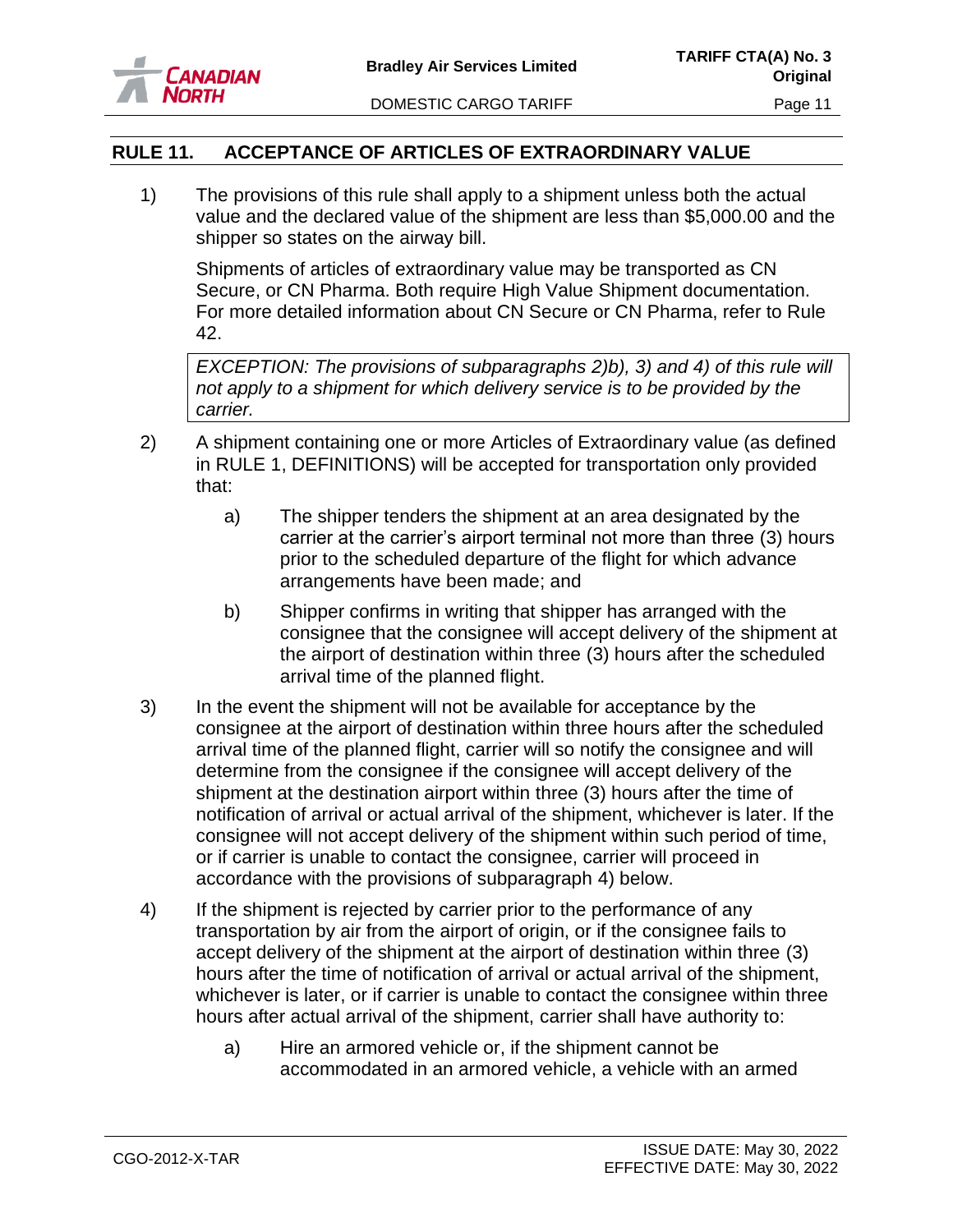

guard to dispose of the shipment in accordance with the provisions of this Tariff and applicable customs laws and regulations, and;

- b) Hire armed guard service to protect the shipment until the shipment is disposed of in accordance with subparagraph 4) above, or until the consignee accepts the shipment, whichever occurs first.
- 5) The terms and conditions of the airway bill and the carrier's tariff shall extend to such armored vehicle or vehicle with an armed guard hired by the carrier, and all charges incurred by the carrier applicable to any hiring pursuant to this rule will be at the expense of the shipper and consignee and will attach to the shipment.

# <span id="page-11-0"></span>**RULE 12. ACCEPTANCE AND CARRIAGE OF CN PETS (LIVE ANIMALS)**

### **12.1 Shipments Acceptable Under Certain Conditions**

Carrier will accept shipments for transportation provided that:

- 1) Shipments of CN Pets will only be accepted if advance arrangements are made via Cargo Reservations/Logistics and include the name and contact of the consignee / responsible party who can be reached on a 24-hour basis and clear delivery instructions / arrangements made for the shipment once it arrives at the destination airport. This information must also be included on the air waybill.
- 2) Shipments are tendered to carrier in clean containers and do not emit an offensive odor. As used in this rule, offensive means unpleasant to the senses, disgusting, revolting or repugnant. Containers must have a label affixed identifying contents and setting forth any special instructions for handling.
- 3) If the shipper determines, after making advance arrangements with Cargo Reservations/Logistics, that feeding or watering of the animal will be necessary while the shipment is in the custody of carrier, shipper shall provide written instructions for feeding and watering and provide nonperishable food for the entire journey.
- 4) Shipments of live animals must be presented to the carrier at least two (2) hours prior to flight departure.

# **12.2 Containers**

Except as otherwise provided, containers must be consistent with the IATA Live Animal Regulations and be constructed:

1) Of wood, metal or composition material to withstand normal handling;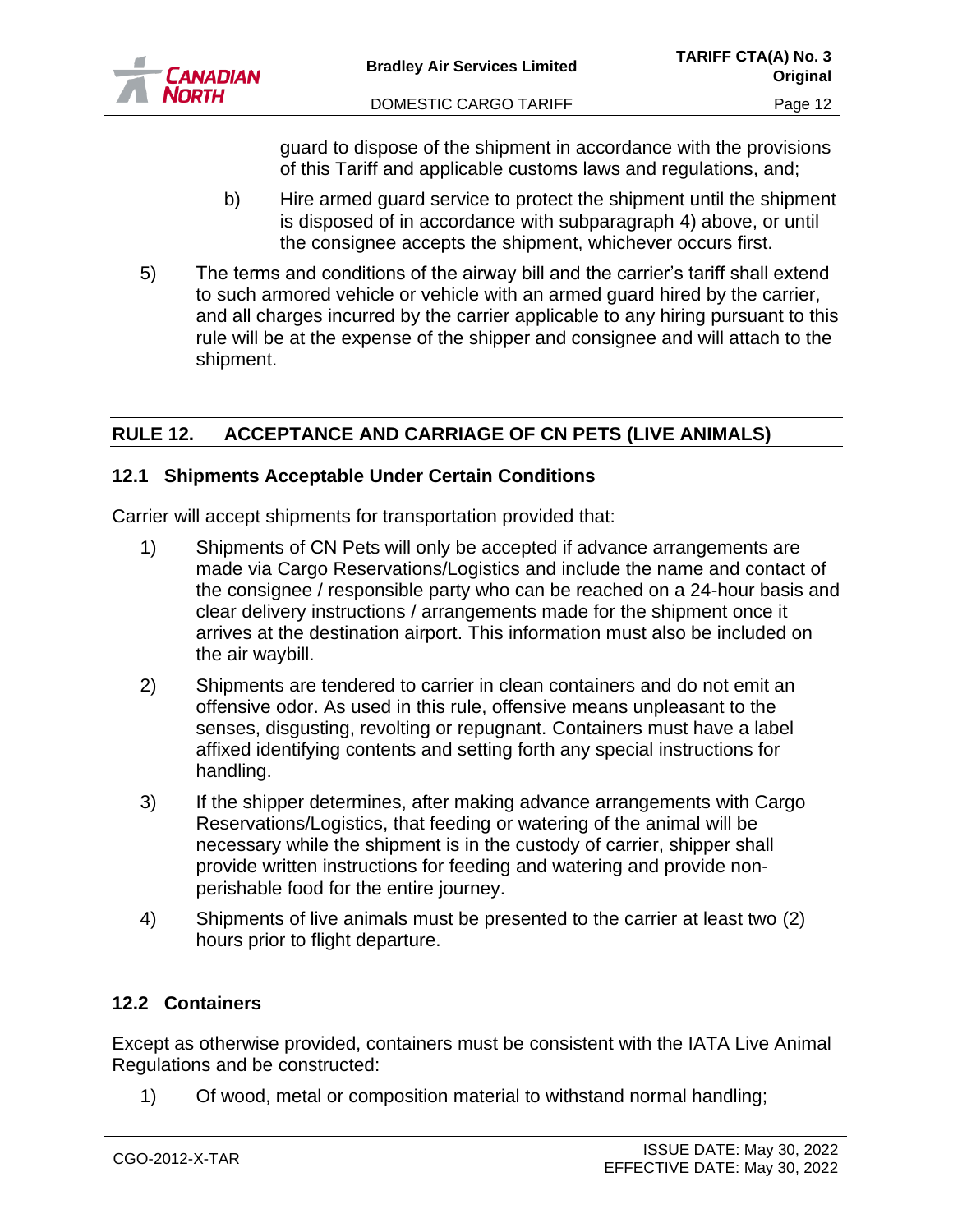

- 2) So as to prevent the escape of the animal or physical contact between the animal and handling personnel;
- 3) So as to prevent any part of the animal from protruding from the container;
- 4) So as to provide adequate ventilation;
- 5) So as to enable personnel to feed and water when necessary without opening the container;
- 6) Of a size to insure freedom of movement; and
- 7) So as to prevent loss of food, water and waste matter.

# **12.3 Baby Poultry (under 72 hours old)**

Will only be accepted if delivery can be made at destination within seventy-two (72) hours of hatching. Baby poultry must be shipped in standard poultry industry fibre-board containers especially made for this purpose with heavy paper or excelsior mats beneath the poultry. Cartons must have separators securely fastened to prevent suffocation.

# **12.4 Birds (excluding baby poultry less than 72 hours old)**

Containers for birds must be made of either wood, metal or composition material with one or more sides open and covered with wire mesh. The gauge of the wire mesh must be fine enough to retain all birdseed within the container. Food and water containers must be within the container. Perches are required for species of birds which are not ground dwellers.

# **12.5 Fish**

Fish must be packed in a leak-proof insulated container, which provides protection from a water temperature variation greater than five (5) degrees Celsius.

# **12.6 Disposition of Animals**

In the event carrier is unable to deliver shipment within four (4) hours of arrival and is unable to contact consignee for instructions, the animal will be placed in a commercial kennel where available operated by a licensed veterinarian. Any charges incurred by the carrier applicable to placement in a kennel subsequent to such four (4) hour period will attach to the shipment. If instructions are not received within seven (7) days after the date of arrival at destination, carrier will dispose of such animals in accordance with RULE 23, NOTICE AND DISPOSITION OF PROPERTY.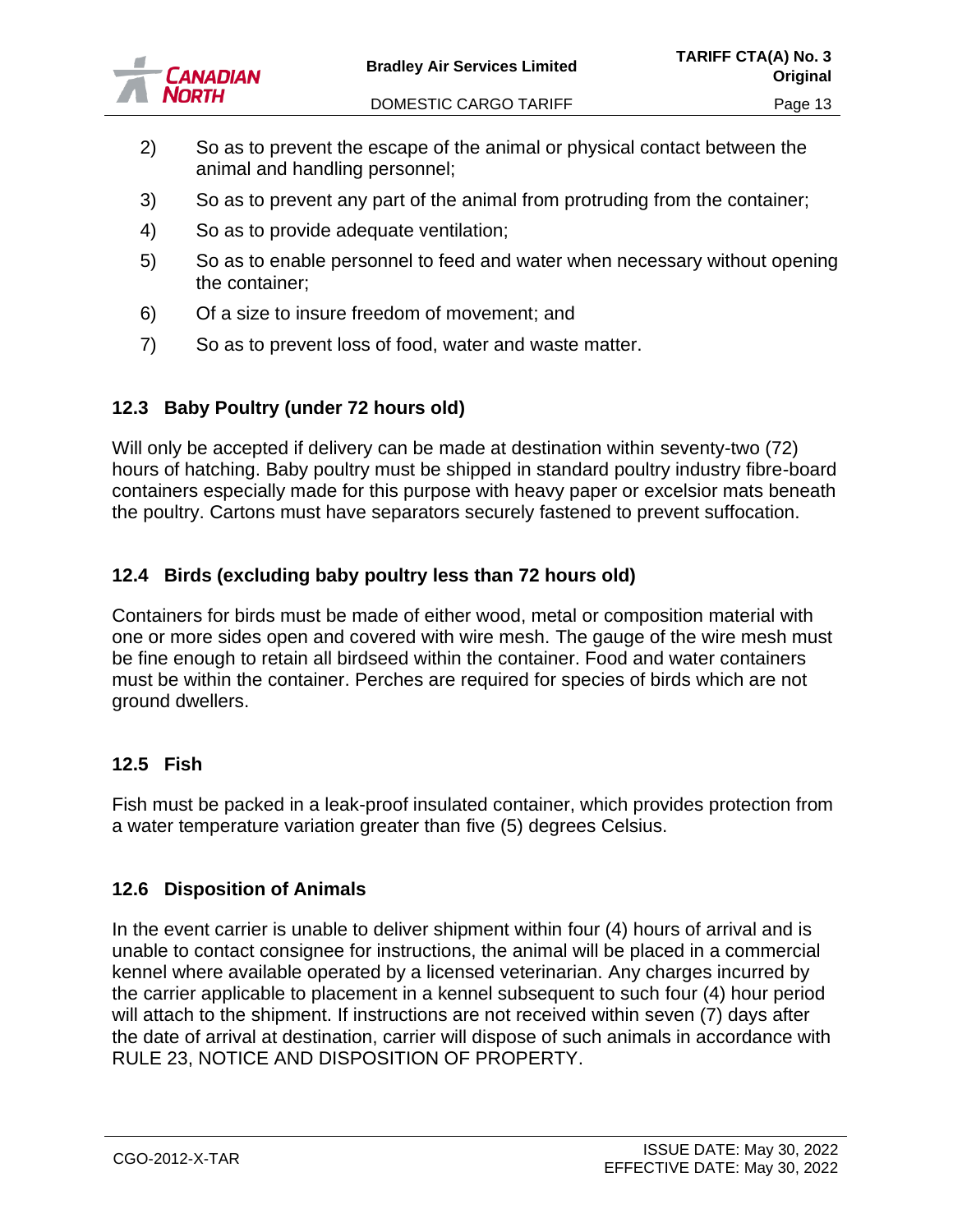#### <span id="page-13-0"></span>**RULE 13. SHIPMENTS NOT ACCEPTABLE & RIGHT TO REFUSE TRANSPORT**

- 1) Shipments, which require the carrier to obtain a federal, provincial, territorial, or local license for their transportation, will not be accepted when the carrier has elected not to comply with such license requirements.
- 2) Shipments containing articles prohibited by the Canadian aviation regulations.
- 3) Shipments containing articles which the carrier has reasonable grounds to believe would endanger aircraft, persons or property, or cause annoyance to passengers, or whose carriage is prohibited by law.
- 4) Shipments requiring special devices for safe handling will not be accepted unless such special devices are provided and operated by and at the risk of the shipper or consignee.

#### <span id="page-13-1"></span>**RULE 14. QUALIFIED ACCEPTANCE OF SHIPMENTS**

- 1) The carrier retains the right to reject a shipment prior to the performance of any transportation by air from the airport of origin when it reasonably appears to the carrier that such shipment is:
	- a) improperly packed or packaged;
	- b) of a kind or type likely to incur damage from high or low temperature, notwithstanding the exercise of ordinary care by the carrier, and that such temperature will prevail in flight, or at a transfer point, or at origin or destination, when available facilities cannot protect the shipment against such conditions;

*EXCEPTION: The carrier will accept live animal and perishable shipments for transportation under above circumstances provided shipper is advised at the time of acceptance of the shipment, by means of an endorsement on all copies of the respective air waybill, that the carrier will not be liable for any injury to or death of such animal(s), or damage to or loss of perishable(s) incurred under the above such circumstances.*

- c) of an inherent nature or defect, which indicates to the carrier that such transportation could not be furnished by the carrier without loss of or damage to the goods;
- d) not accompanied by proper documentation and necessary information as required by any convention, statute or tariff applicable to such shipment;
- e) subject to advance arrangements unless such arrangements have been satisfactorily completed.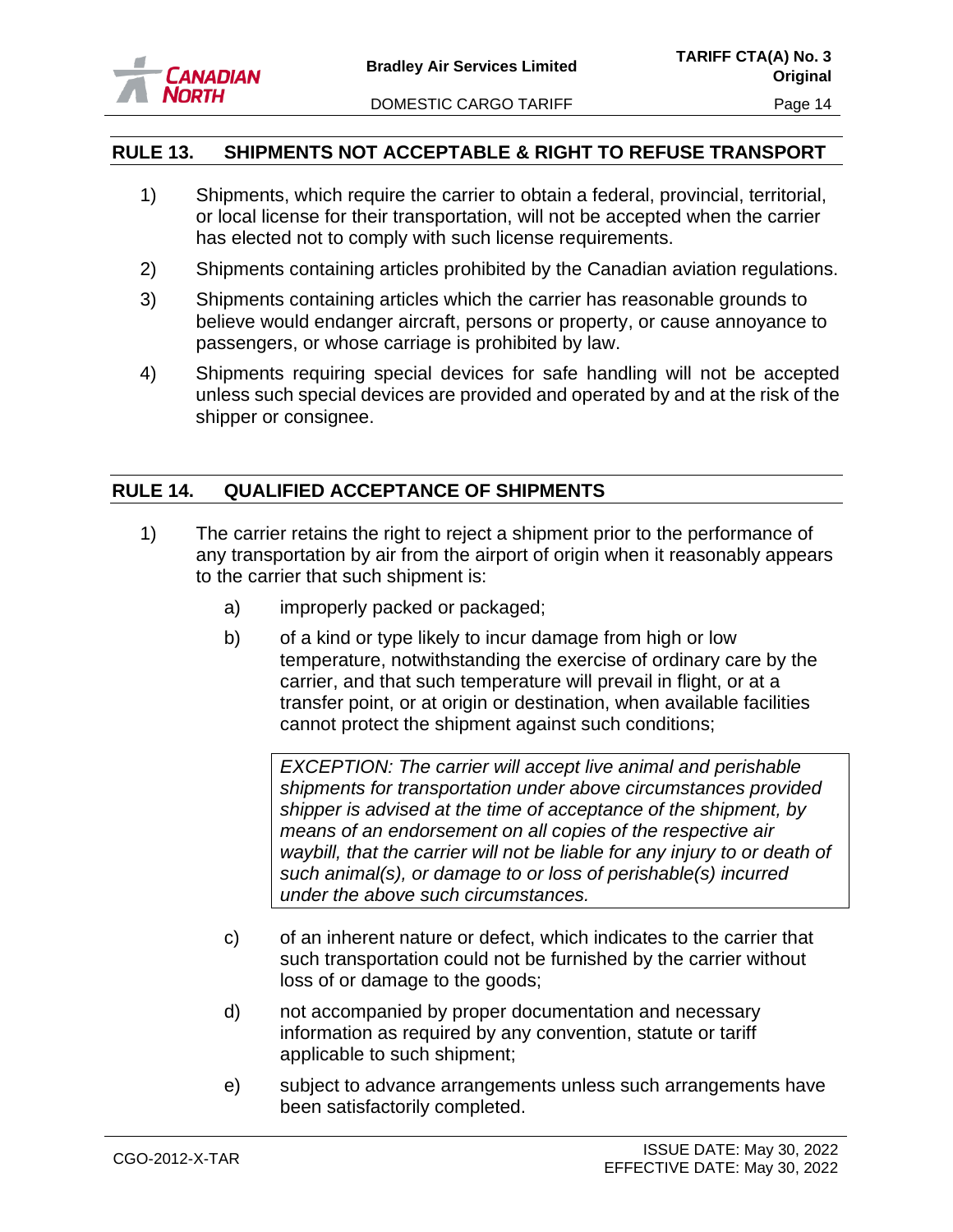

- 2) Shipments requiring special devices for safe handling will not be accepted unless such special devices are provided and operated by and at the risk of the shipper or consignee.
- 3) Human remains, other than cremated remains will be accepted only when:
	- a) Secured in a casket to prevent shifting and the escape of offensive odors.
	- b) Casket is enclosed in an outside shipping container of wood, canvas, plastic or paperboard construction with sufficient rigidity and padding to protect the casket from damage with ordinary care in handling.
	- c) Advance arrangements have been made with Cargo Reservations/Logistics.
- 4) Shipments of used household goods will be accepted only when:
	- a) All pieces in the shipment have been consecutively numbered by the shipper, and
	- b) A manifest or other itemized list showing the contents of each piece is tendered to the carrier with the shipment.
	- c) freight charges are either prepaid or guaranteed to a valid credit account
- 5) Shipments containing or consisting of Hazardous Materials as defined in IATA Dangerous Goods Regulations will not be accepted unless such shipments are in conformity with such Regulations.

#### <span id="page-14-0"></span>**RULE 15. INSPECTION OF SHIPMENTS**

All shipments are subject to inspection by the carrier to determine the acceptability and the charges thereon, but the carrier shall not be obligated to perform such inspection.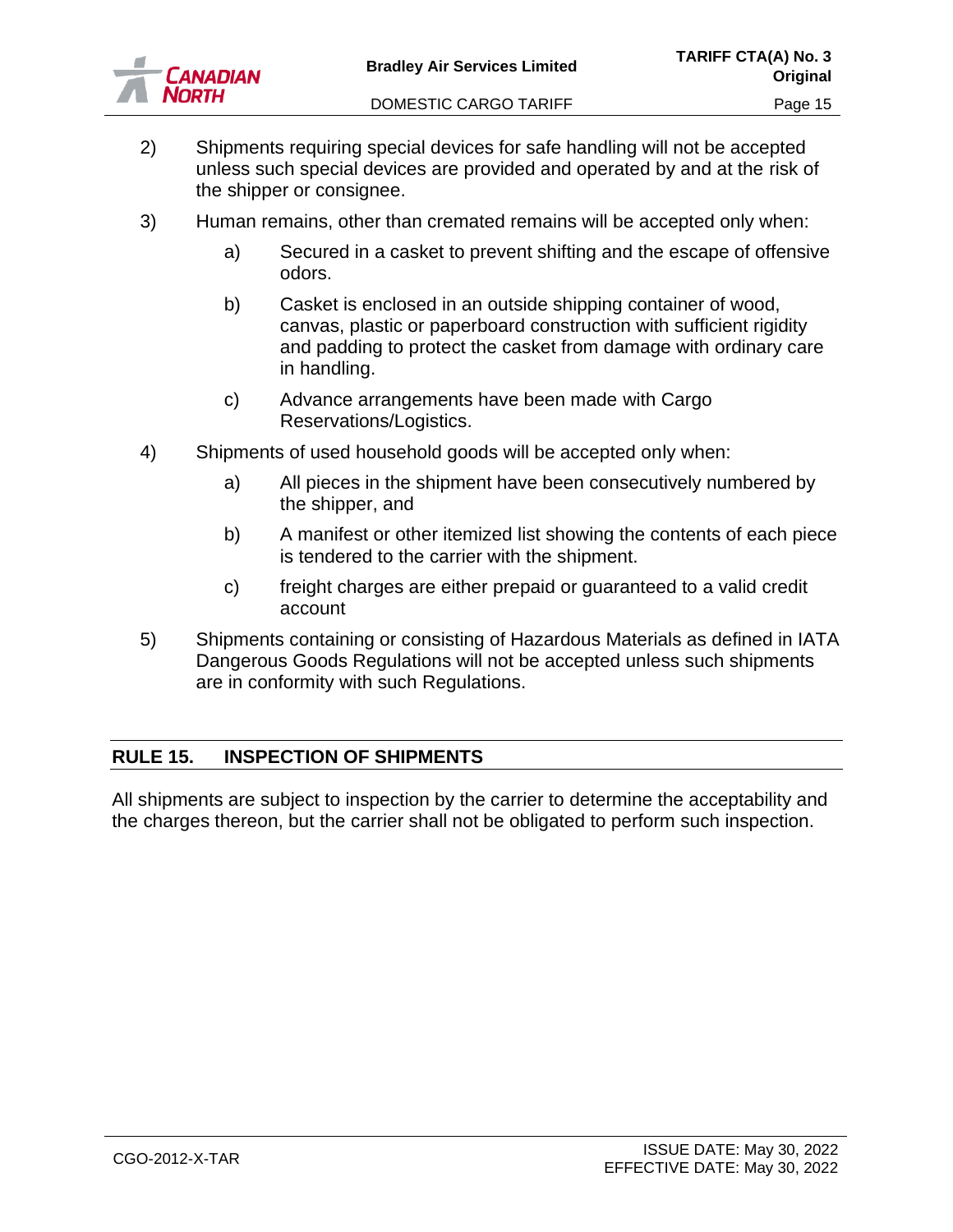

DOMESTIC CARGO TARIFF PAGE 16

# <span id="page-15-0"></span>**RULE 16. AIR WAYBILL AND SHIPPING DOCUMENTS**

- 1) The shipper shall prepare and present a non-negotiable airway bill with each shipment tendered for transportation subject to this tariff and tariffs governed hereby. If the shipper fails to present such airway bill, the carrier will prepare a non-negotiable airway bill for transportation subject to tariffs in effect on the date of acceptance of such shipment by the carrier and the shipper shall be bound by such airway bill. Should no level of service be indicated on the air waybill upon tendering, the carrier shall accept as a Standard (STND) shipment.
- 2) The airway bill and the tariffs applicable to the shipment shall inure to the benefit of and be binding upon the shipper and consignee and the carriers by whom transportation is undertaken between the origin and destination, including destination and re-consignment or return of the shipment, and shall inure also to the benefit of any other person, firm or corporation performing for the carrier pick-up, delivery or other ground service in connection with the shipment.
- 3) The airway bill and the tariffs applicable to the shipment will apply at all times when the shipment is being handled by or for the carrier, including pick-up and delivery and other ground services rendered by or for the carrier in connection with the shipment.
- 4) No agent, servant or representative of the carrier has authority to alter, modify or waive any provisions of the contract of carriage or of this tariff.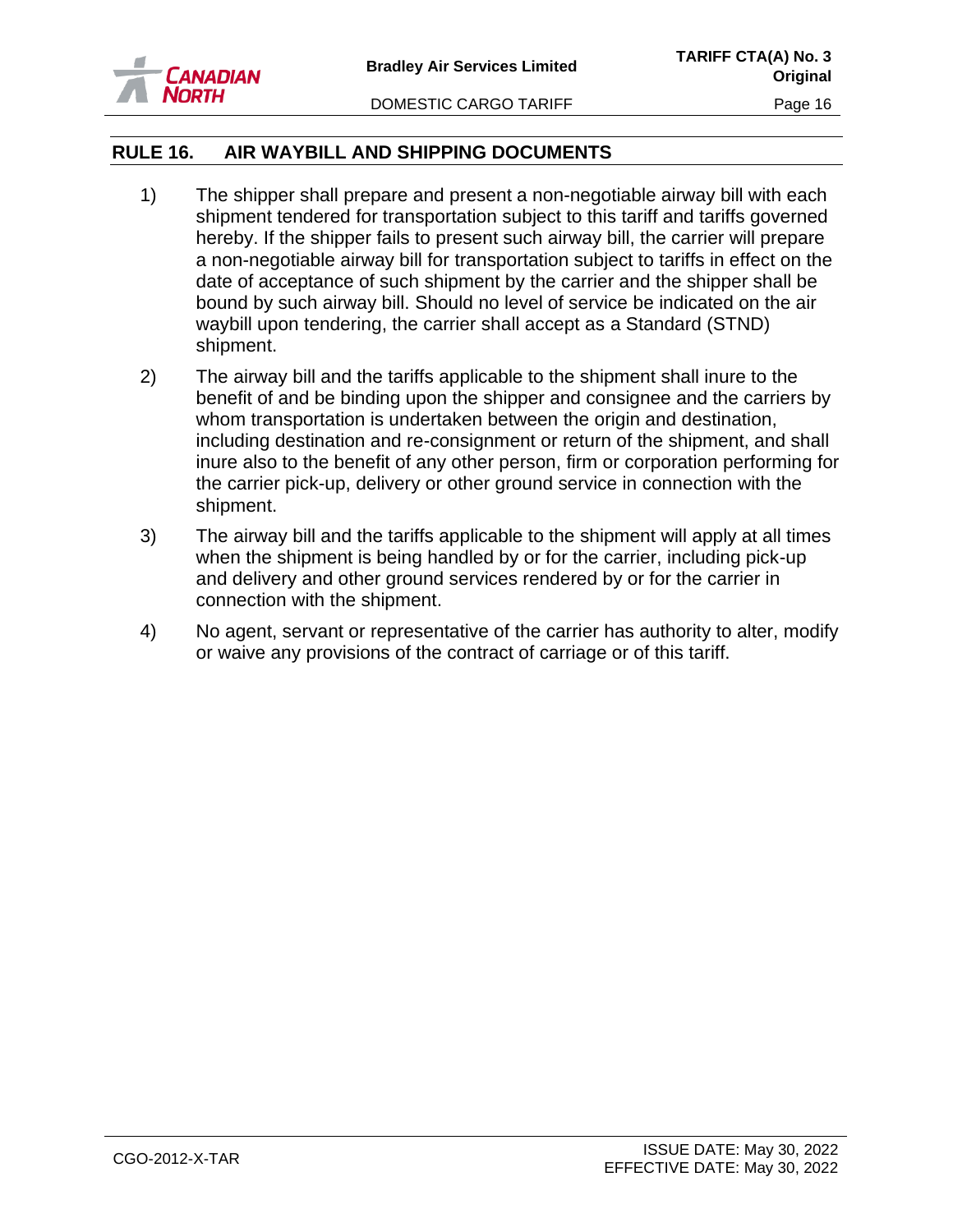

#### <span id="page-16-0"></span>**RULE 17. COMPLIANCE WITH GOVERNMENT REQUIREMENTS**

- 1) The shipper shall comply with all applicable laws and other government regulations of any jurisdiction to, from or through which the shipment may be carried, including those relating to the packing, carriage or delivery of the shipment, and shall furnish such information and attach such documents to the airway bill as may be necessary to comply with such laws and regulations. The carrier shall not be obligated to inquire into the correctness or sufficiency of such information or documents. The carrier shall not be liable to the shipper or any other person for loss or expense due to shipper's failure to comply with this provision.
- 2) No liability shall attach to the carrier if the carrier in good faith determines that what it understands to be the applicable law, government regulation, demand, order or requirement provides that it refuse and does refuse to carry a shipment.
- 3) Insofar as any provision contained or referred to in the airway bill or in this tariff may be contrary to mandatory law, government regulations, orders or requirements, such provision shall remain applicable to the extent that it is not overridden thereby. The invalidity of any provision shall not affect any other part.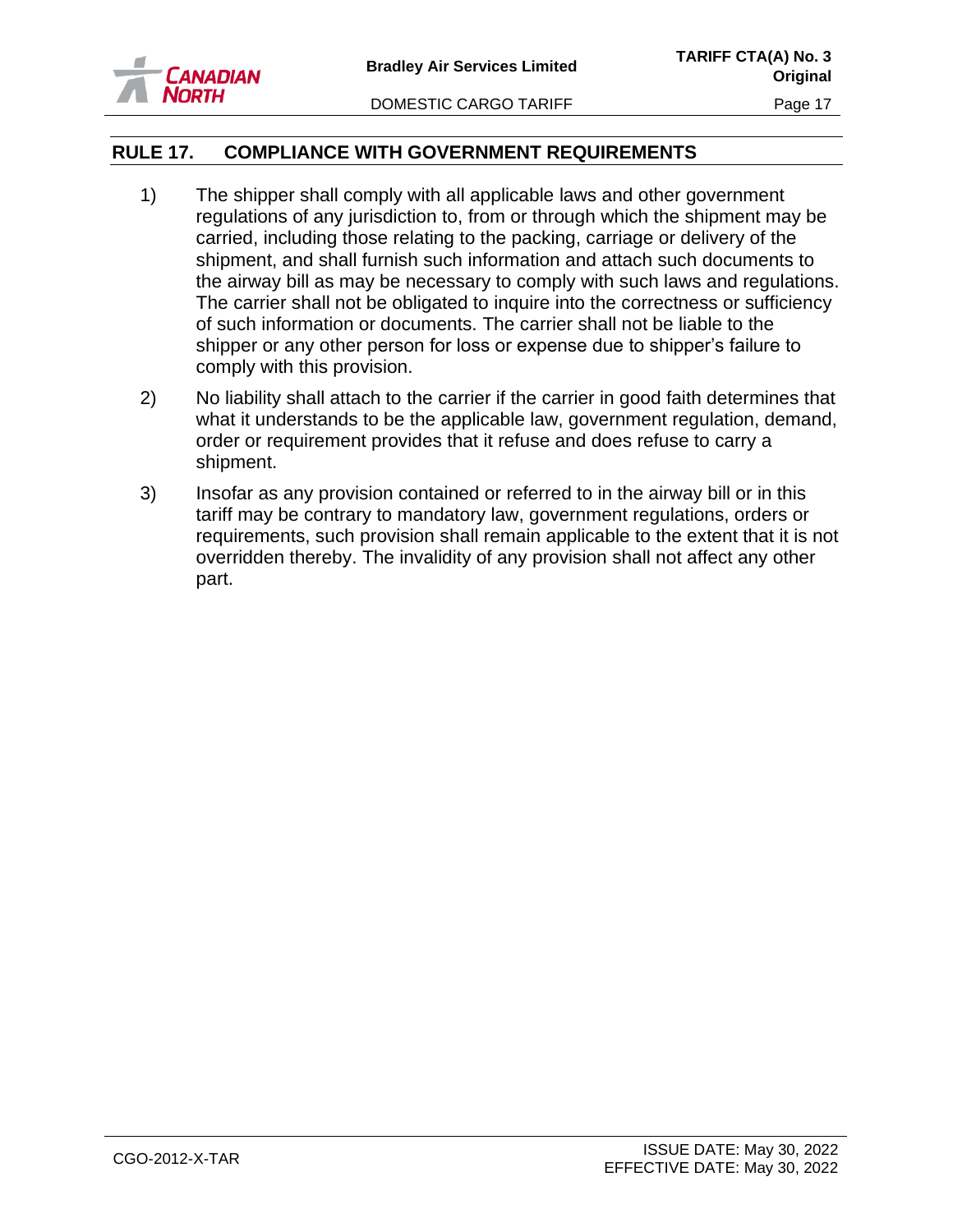

#### <span id="page-17-0"></span>**RULE 18. EXCLUSIONS FROM LIABILITY**

- 1) The carrier shall not be liable for loss, damage, delay or other result caused by:
	- a) Government request or regulations, whenever such action is necessary to comply with any government regulation or to comply with any government request as it relates to Health, Quarantine, Immigration, National Defense, Act(s) of Terrorism, War, etc.
	- b) By reasons of weather or other conditions beyond its control (including but without limitation, Acts of God, Force Majeure, Strikes, Civil Unrest, Embargoes, Wars, Hostilities or Disturbance) actual, threatened or reported.
	- c) Such action as necessary to prevent either violation of any applicable laws or criminal behavior.
	- d) The act or default of the shipper or consignee.
	- e) The nature of the shipment, or any defect, characteristic or inherent vice thereof.
	- f) Violation by the shipper or consignee or any other party claiming an interest in the shipment, of any of the rules contained in this tariff or other applicable tariffs including but not confined to, improper or insufficient packing, securing, marking, or addressing and failure to observe any of the rules relating to shipments not acceptable for transportation or shipments acceptable only under certain conditions.
	- g) Acts or omissions of warehousemen, customs, quarantine officials, or other government officials gaining possession of the shipment under actual or apparent authority.
	- h) Compliance with delivery instructions from the shipper or consignee or non-compliance with special instructions from the shipper or consignee not authorized by applicable tariffs.
- 2) The carrier shall not be liable for loss, damage, deterioration, destruction, theft, pilferage, delay, default, missed delivery, non-delivery, or any other result not caused by the actual negligence of itself, its agent, or representative, acting within the scope of their authority, or not occurring on its own line or in its own service, or for any act, default, negligence, failure or omission of any other carrier or any other transportation organization.
- 3) The carrier shall not be liable in any event for any consequential or special damages arising from transportation subject to these tariff rules, whether or not the carrier had knowledge that such damages might be incurred.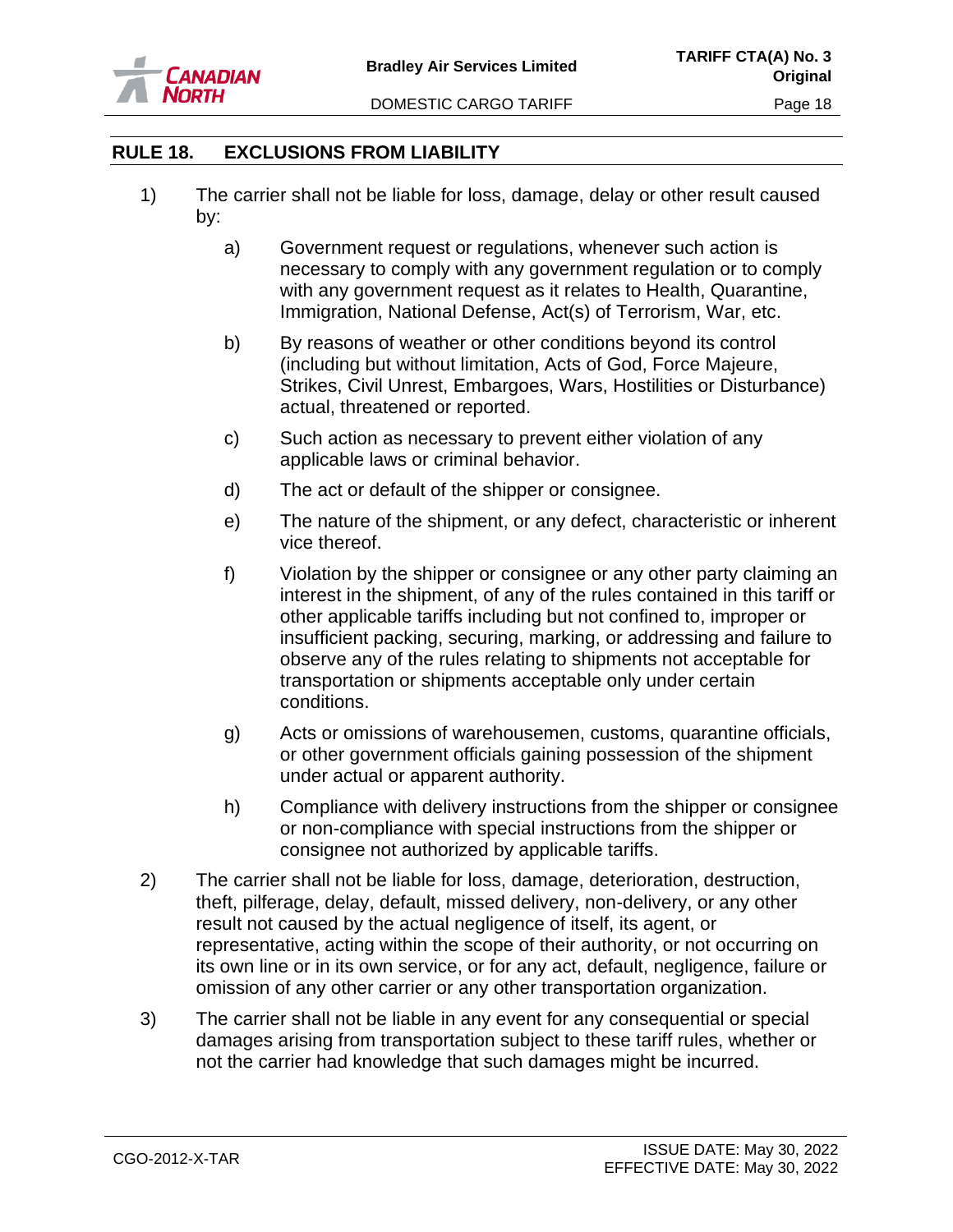

- 4) The carrier shall not be liable for any loss of money, bullion, bonds, coupons, jewelry, precious stones, valuable papers or Articles of Extraordinary value unless such articles are specifically described on the air waybill.
- 5) The carrier shall not be liable for difference in weight or quantity caused by shrinkage, leakage or evaporation.
- 6) Shipments, the contents of which are liable to deteriorate or perish due to change in climate, temperature, altitude, pressure or other ordinary exposure, or because of the length of time in transit, including edible food products, will be accepted without responsibility on the part of the carrier for loss or damage due to such deterioration or perishability.
- 7) No sale or disposal pursuant to this rule or RULE 23, NOTICE AND DISPOSITION OF PROPERTY, shall discharge any liability of lien to any greater extent than the proceeds thereof, less selling expenses if any, and the shipper and consignee shall remain liable, jointly and severally, for any deficiency. If the proceeds from such sale or disposal exceed the amounts of such liability or lien, including selling expenses such excess process will be remitted by the carrier to the shipper within ten (10) days after such sale or disposal.
- 8) The Carrier shall not be liable for lost revenue or perceived lost revenue of documents at any time.
- 9) The carrier shall not be liable for any injury, sickness, or death of any live animal accepted for transportation. The shipper of the live animal assumes all responsibility for compliance of all regulations and/or restrictions of carriage of live animal. The Carrier is not responsible in the event any live animal is refused passage into or through any country, state, province or territory.
- 10) The carrier will not be liable for any damage or deterioration to perishable, shipments, including edible food products, unless such damage or deterioration is due to the gross negligence of the carrier.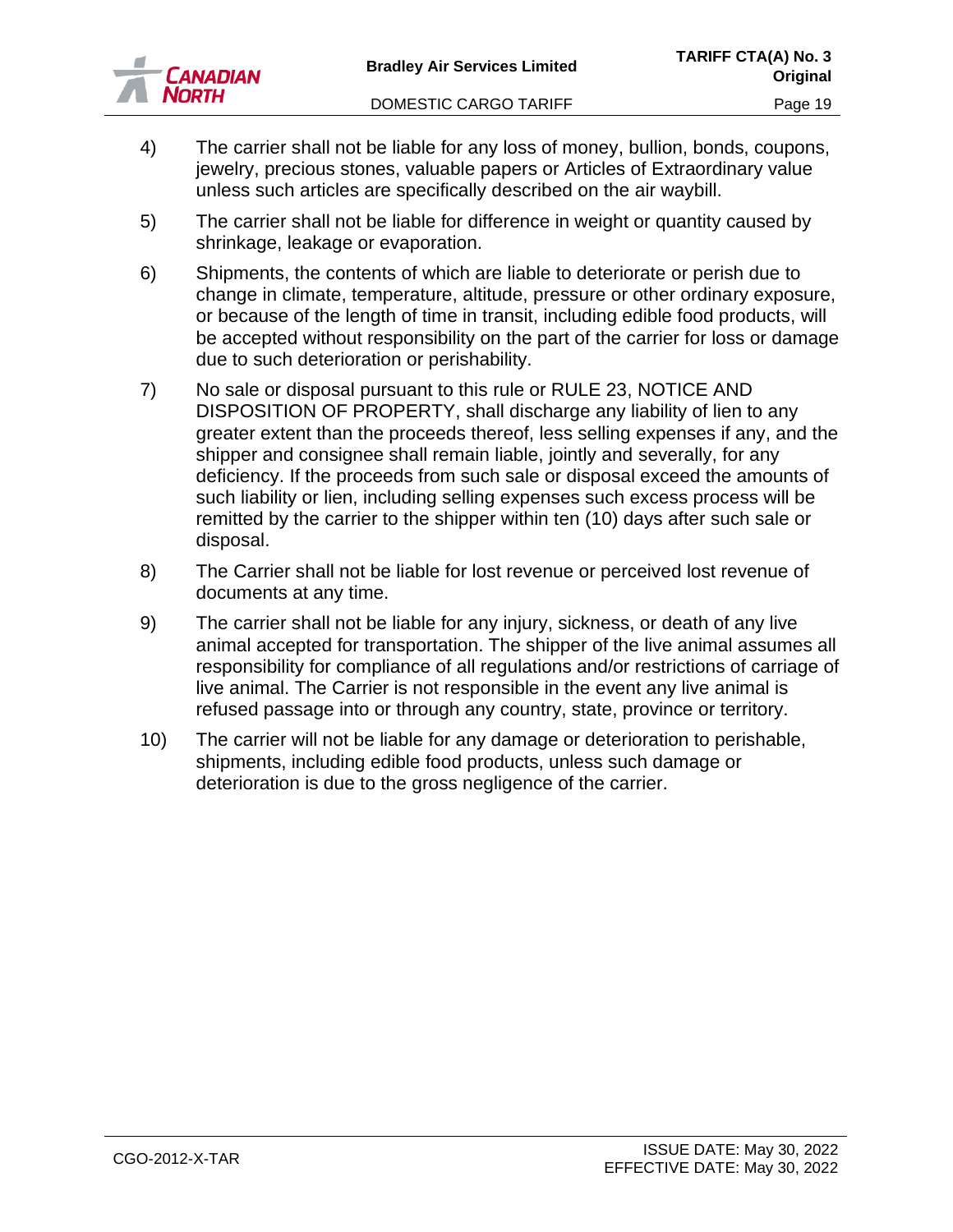

#### <span id="page-19-0"></span>**RULE 19. LIMIT OF LIABILITY**

- 1) In consideration of carrier's rate for the transportation of any shipment, which rate, in part, is dependent upon the value of the shipment as determined pursuant to RULE 30, CHARGES FOR DECLARED VALUE, and the shipper and all other parties having an interest in the shipment agree that the value of the shipment shall be determined in accordance with the provisions of RULE 30, CHARGES FOR DECLARED VALUE, and that the total liability of the carrier shall in no event exceed the value of the shipment as so determined, subject to the limitations of RULE 30, CHARGES FOR DECLARED VALUE.
- 2) By tendering the shipment to carrier for transportation, the shipper, for himself and all other parties having an interest in the shipment, agrees to the limitations set forth in these rules and regulations and affirms the description of the shipment as recited on the airway bill, and the fact that the shipment is not of a nature unsuitable for the carriage by air or hazardous thereto.
- 3) Except as provided in paragraph 1 of this rule, the total liability of the carrier shall in no event exceed:
	- a) The value of the shipment as determined pursuant to RULE 30, CHARGES FOR DECLARED VALUE; or
	- b) The actual value of the shipment; or
	- c) The amount of any damages actually sustained whichever is the least.
- 4) In the case of loss, damage or delay of parts of cargo, or of any object contained therein, the weight to be taken into consideration in determining the amount to which the carrier's liability is limited shall be only the total weight of the package or packages that were actually lost or damaged. Nevertheless, when the loss, damage or delay of a part of the cargo, or of an object contained therein, affects the value of other packages covered by the same air waybill the total weight of such package or packages shall also be taken into consideration in determining the limit of liability.
- 5) The total liability of the carrier in respect of shipments of tobacco or alcohol products will in no event exceed \$1.10 per kilogram except as determined pursuant to RULE 30, CHARGES FOR DECLARED VALUE.
- 6) Liability may be further limited if the Declared Value or Description of Goods is misrepresented or falsified by the shipper.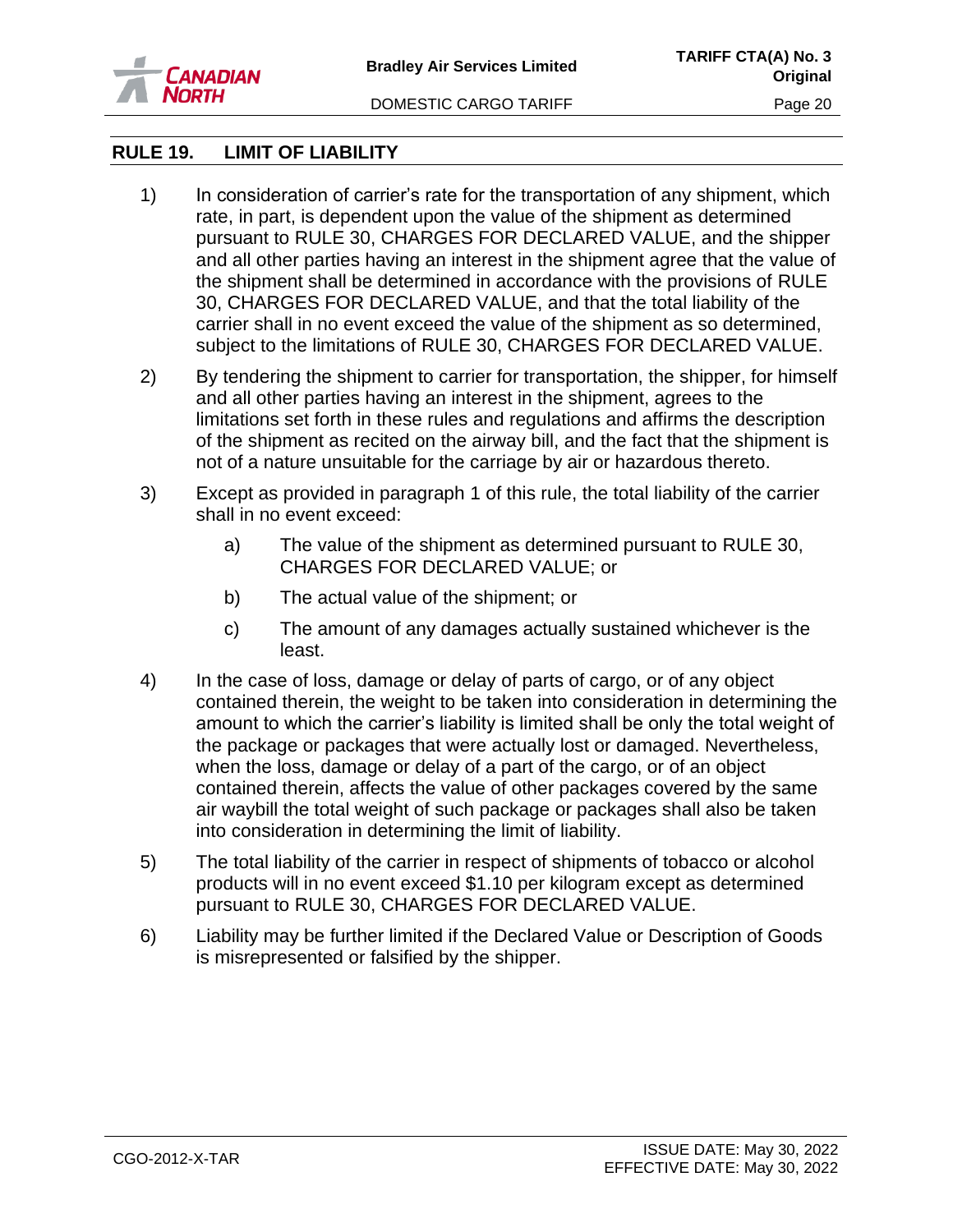

#### <span id="page-20-0"></span>**RULE 20. INDEMNIFICATION**

The shipper and consignee shall be liable, jointly and severally, to pay or indemnify the carriers for all claims, fines, penalties, damages, costs or other sums which may be incurred, suffered or disbursed by a carrier by reason of any violation of any of the rules contained in this tariff or any other default of the shipper or such other parties with respect to the shipment.

### <span id="page-20-1"></span>**RULE 21. LIABILITY FOR CHARGES**

The shipper and consignee shall be liable, jointly and severally, for all unpaid charges payable on account of a shipment pursuant to this tariff including, but not confined to, sums advanced or disbursed by a carrier on account of such shipment.

*EXCEPTION 1: The shipper shall not be liable for any such unpaid charges against a collect shipment where the carrier has extended credit to the consignee unless the shipper has guaranteed in writing the payment of the charges in accordance with RULE 32, CHARGES PREPAID OR COLLECT.*

*EXCEPTION 2: The consignee shall not be liable for any such unpaid charges against a prepaid shipment where the carrier has extended credit to the shipper.*

#### <span id="page-20-2"></span>**RULE 22. CARRIER'S LIEN**

The carrier shall have a lien on the shipment for all sums due and payable to carriers pursuant to RULE 20, INDEMNIFICATION, and RULE 21, LIABILITY FOR CHARGES. In the event of nonpayment of any sums payable to the carrier, the carrier will hold the shipment subject to storage (as provided in RULE 39, TERMINAL SERVICE CHARGES), and/or will dispose of the shipment at public or private sale, without notice to shipper or consignee, paying itself out of the proceeds of such sale all sums due and payable, including storage charges.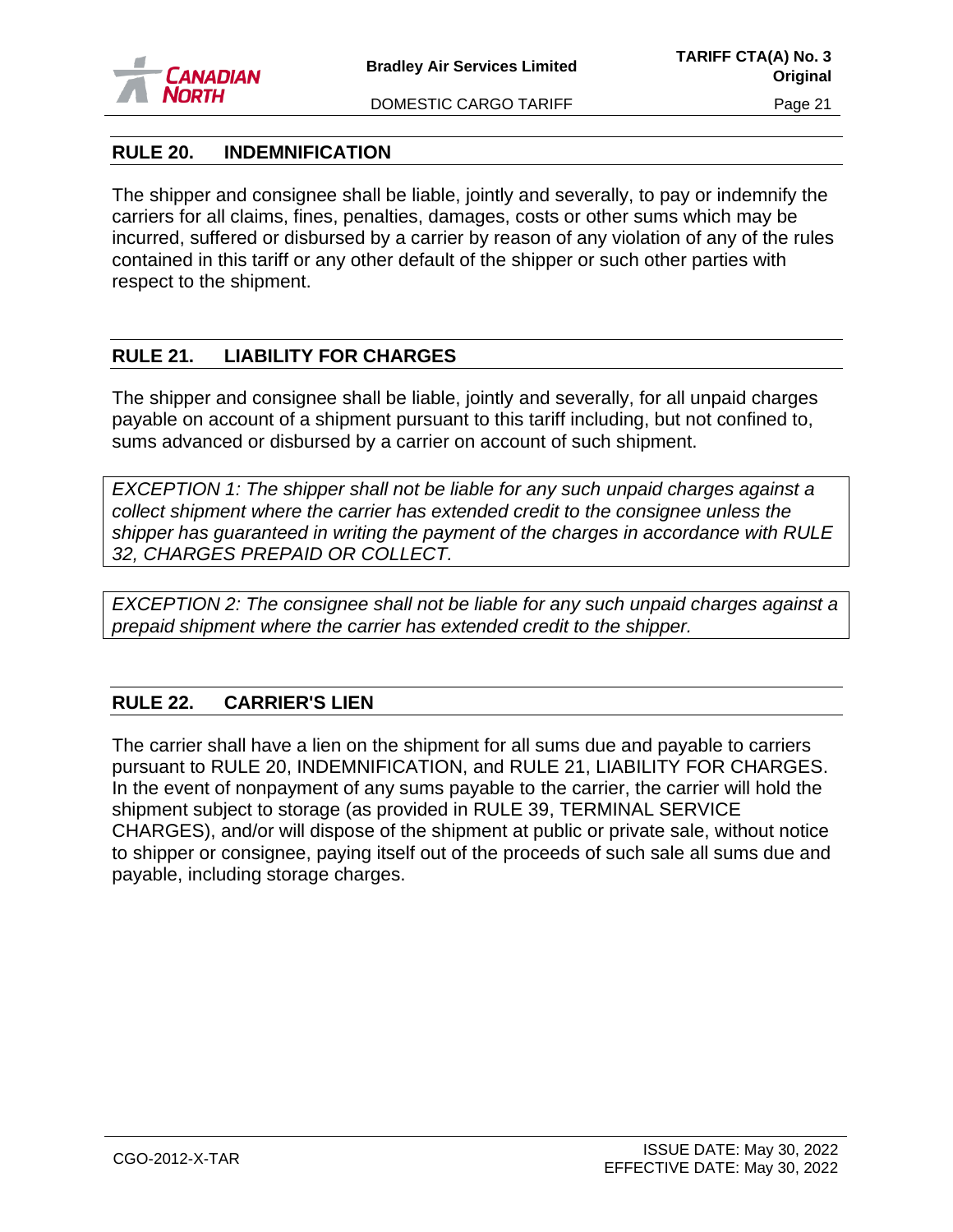

# <span id="page-21-0"></span>**RULE 23. NOTICE AND DISPOSITION OF PROPERTY**

- 1) Except as otherwise provided herein, the carrier will promptly notify consignee of the arrival of the shipment except when delivery service is to be provided by the carrier.
- 2) If, at the expiration of the free storage time provided in RULE 39, TERMINAL SERVICE CHARGES, a shipment containing non-perishable property is unclaimed or delivery cannot be actioned, the carrier will so notify the shipper and consignee, by mail or otherwise, at the addresses shown on the airway bill. Upon written instructions from the shipper, the carrier will return the shipment to the shipper, forward or re-consign it, or otherwise dispose of it, all at the shipper's expense. If no such instructions are received within thirty (30) days after the date of mailing such notice, the carrier will dispose of it at public or private sale.
- 3) If a shipper or consignee desires notification when a shipment containing perishable property is delayed in the possession of a carrier, threatened with deterioration, or unclaimed, or delivery cannot be effected, authorization and instructions for such notification, including the name, phone number and/or address of the party to be notified, shall be given on the airway bill. If such authorization and instructions are not given, or if, after reasonable attempt to comply therewith, the carrier does not promptly receive further instructions concerning the routing or disposition of the shipment, the carrier will take such steps as due diligence is required for the protection of all parties in interest, including rerouting the shipment by other means of transportation, subject to RULE 24, ROUTING AND REROUTING, or disposal of the shipment, at public or private sale, without further notice to the shipper or consignee.

# <span id="page-21-1"></span>**RULE 24. ROUTING AND REROUTING**

- 1) The carrier, in the exercise of due diligence and in order to protect all property accepted for transportation, will determine the routing of any shipment, not routed by the shipper. For any specific flights or routings requested by the shipper or consignee the carrier may, at its sole discretion, apply applicable sector rates for the routing requested.
- 2) When the carrier determines that it is necessary to expedite delivery, carrier will deviate from any route shown on airway bill or forward via any air carrier or other transportation agency and charges shall be no greater than the air freight charges from origin to destination via the route shown on the airway bill.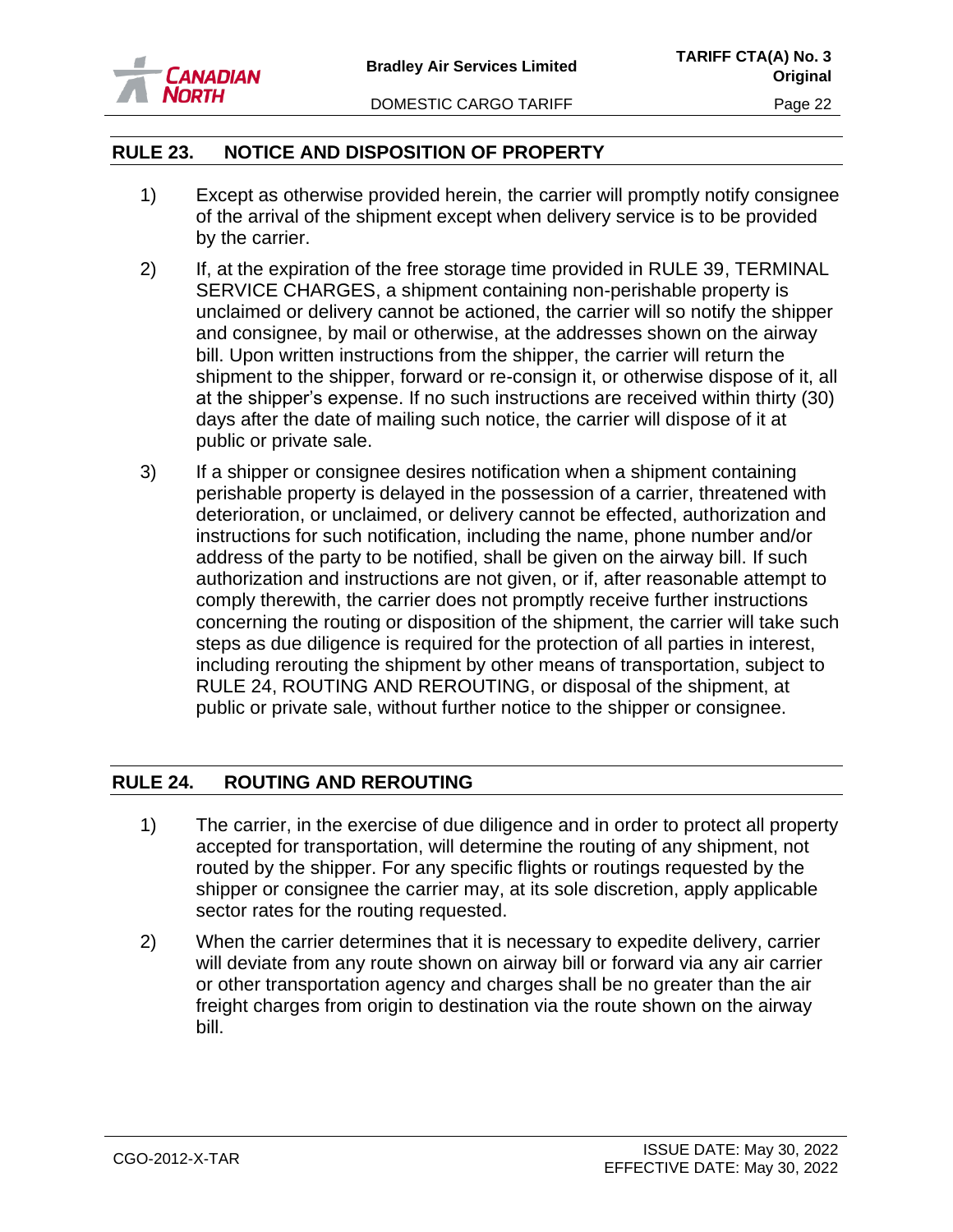

### **24.1 Routes**

*Trunk Routes:*

| Edmonton $\leftrightarrow$ Yellowknife $\leftrightarrow$ Norman Wells $\leftrightarrow$ Inuvik |  |  |  |
|------------------------------------------------------------------------------------------------|--|--|--|
| Ottawa $\leftrightarrow$ Igaluit                                                               |  |  |  |
| Montreal $\leftrightarrow$ Kuujjuaq                                                            |  |  |  |

### *Regional Routes:*

| Yellowknife <sup>4</sup> Kugluktuk/Cambridge Bay/Gjoa Haven, Taloyoak/Kugaaruk –<br>(Kitikmeot Region)                                                 |
|--------------------------------------------------------------------------------------------------------------------------------------------------------|
| Yellowknife Rankin Inlet                                                                                                                               |
| Yellowknife Vulukhatuk                                                                                                                                 |
| Yellowknife <sup>++</sup> Fort Simpson                                                                                                                 |
| Yellowknife Hay River                                                                                                                                  |
| Iqaluit Kinngait, Sanirajak, Igloolik, Arctic Bay, Resolute Bay, Pond Inlet, Clyde<br>River, Qikiqtarjuaq, Pangnirtung, Kimmirut, (Qikiqtaaluk Region) |
| Igaluit Rankin Inlet                                                                                                                                   |
| Iqaluit $\leftrightarrow$ Kuujjuaq                                                                                                                     |
| Grise Ford Resolute Bay                                                                                                                                |
|                                                                                                                                                        |

#### *National Routes:*

Yellowknife + Iqaluit Edmonton/Ottawa  $\leftrightarrow$  Rankin Inlet Iqaluit Grise Ford Any routes that include travel via one of the National Routes above

# <span id="page-22-0"></span>**RULE 25. SCHEDULES**

The carrier has no obligation to commence or complete transportation within a certain time or according to any specific schedule, or to make connections with any other carrier, and no carrier will be held liable for failure to do so, or for error in any statement of times of arrival or departure.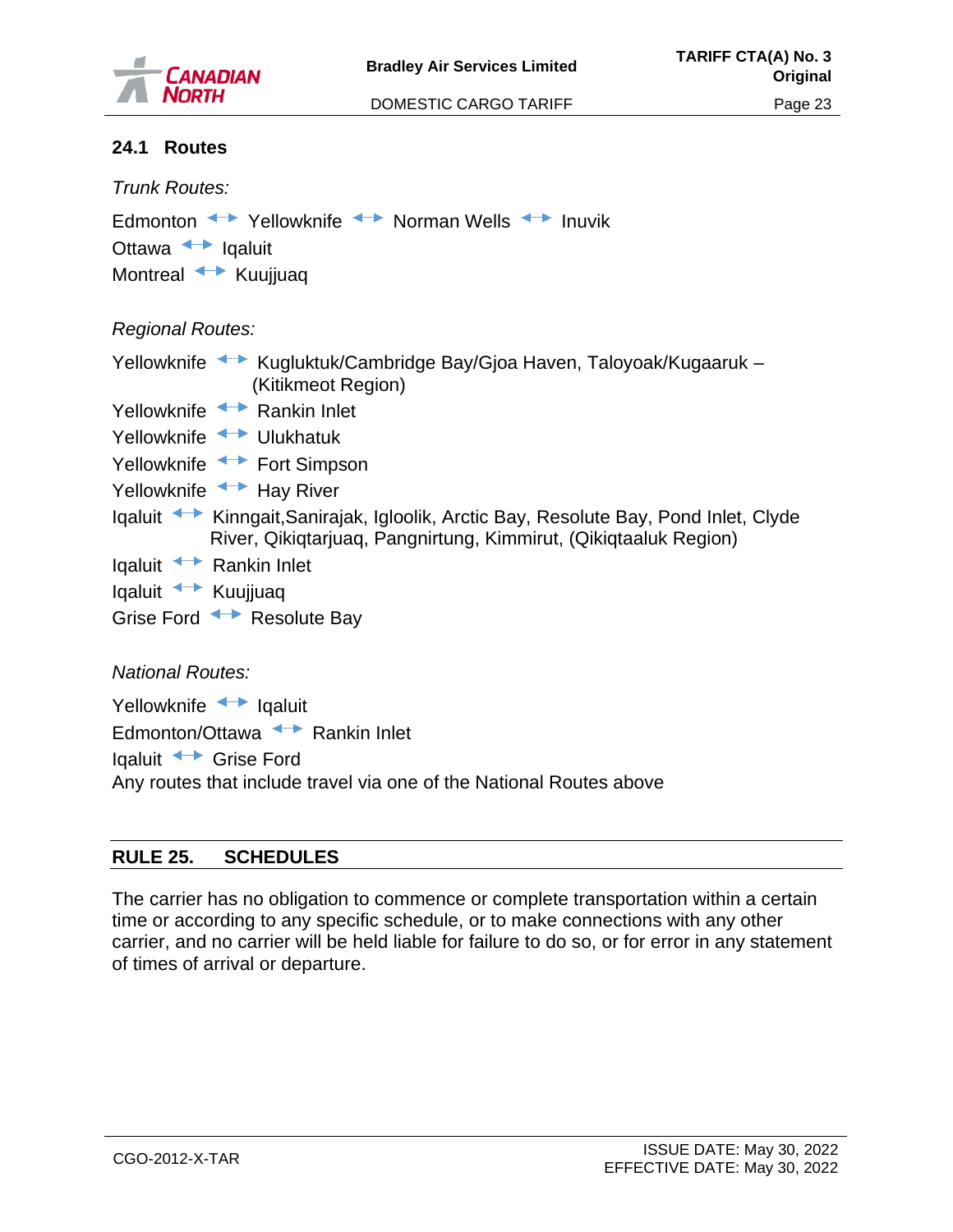#### <span id="page-23-0"></span>**RULE 26. AVAILABILITY OF EQUIPMENT AND SPACE**

- 1) The carrier undertakes to transport, consistent with its capacity to carry, all property accepted for transportation. All shipments are subject to the availability of suitable equipment, and with respect to carriers transporting passengers, air mail, and air express, to available space after the accommodation of passengers, air mail, and air express, and carrier will determine the priority of carriage as between shipments and will decide which shipments shall not be carried on a particular flight and which shall be removed at any time or place whatsoever and when a flight shall proceed without all or any part of a shipment.
- 2) Subject to applicable government laws, regulations and orders, the carrier will determine the priority of carriage as between consignments and as between consignments and as between consignments and other cargo, mail and passengers, and will decide which articles shall be carried and which articles shall not be carried or shall be removed at any time or place whatsoever and to proceed with any flight without all or any part of the goods in one consignment.

#### <span id="page-23-1"></span>**RULE 27. APPLICABLE RATES AND CHARGES**

- 1) When two or more rates subject to different minimum quantities are provided on the same product in the shipping form from and to the same points over the same route, the lower of the two charges specified under subdivisions a) and b) of this subparagraph shall be applied:
	- a) The charge computed on the quantity shipped at the rate applicable to such quantity, or
	- b) The charge computed on the next greater quantity for which a lower rate is provided at the rate applicable to such greater quantity.
- 2) A specific product rate removes the application of the Carrier air freight rate and the exception rating to the Carrier air freight rate on the same quantity of the same product (*in the same package or shipping form*) from and to the same points over the same route.
- 3) Except as otherwise provided, when a local or joint rate is established for application over a particular route from point of origin to point of destination for a specified service, such rate is applicable over such route, notwithstanding that it is higher or lower than the aggregate or intermediate rates over such route for such service.
- 4) The Carrier or its agent will assess charges at the rates in effect on the day of acceptance of the shipment.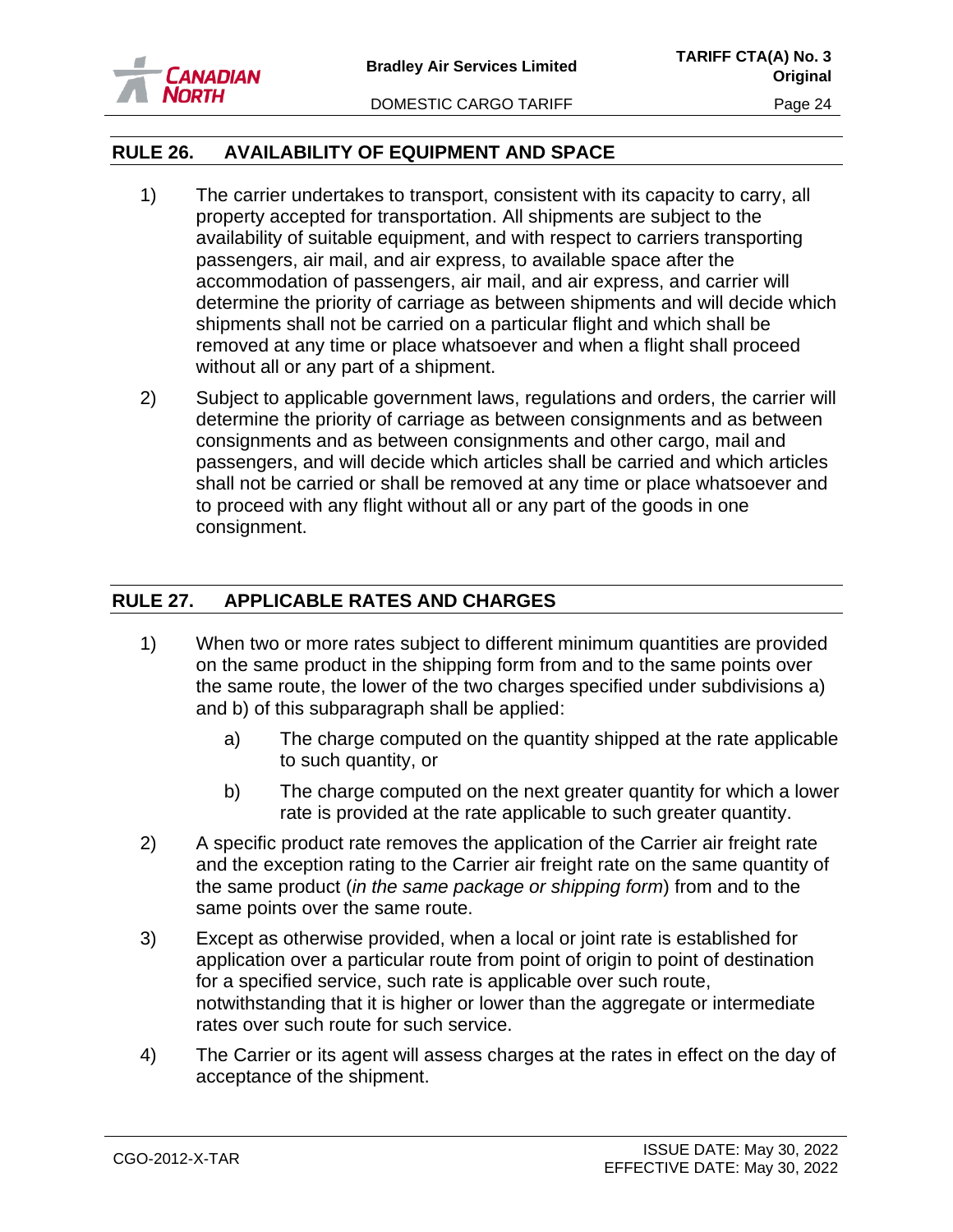

#### <span id="page-24-0"></span>**RULE 28. CHARGES FOR WEIGHT**

- 1) Except as otherwise provided herein, transportation charges for a shipment will be assessed on the gross weight of the shipment based on the greater of:
	- a) The actual weight, or
	- b) The cubic dimensional weight determined in accordance with paragraphs 2) and 3) of this rule.
- 2) Cubic measurement will be based on the greatest dimensions (height, width and length) of:
	- a) The shipment; or
	- b) Of each part therein in the event of mixed shipments containing differently rated parts.
- 3) Cubic dimensional weight will be derived from the cubic measurement of shipments or parts thereof as provided in b above on the basis of 7000 cubic centimeters per kilogram or fraction thereof for account customers, or 9000 cubic centimeters per kilogram or fraction thereof for customers paying by cash, Mastercard, Interac, Cheque, or Visa. .
- 4) Other carriers may use the Volumetric Weight Standards as set by the International Air Transport Association (IATA). IATA Volumetric Weight Factor: 166.07 [in<sup>3</sup>/lb] or 6,000 [cm<sup>3</sup>/kg] or 4.72 [kg/ft]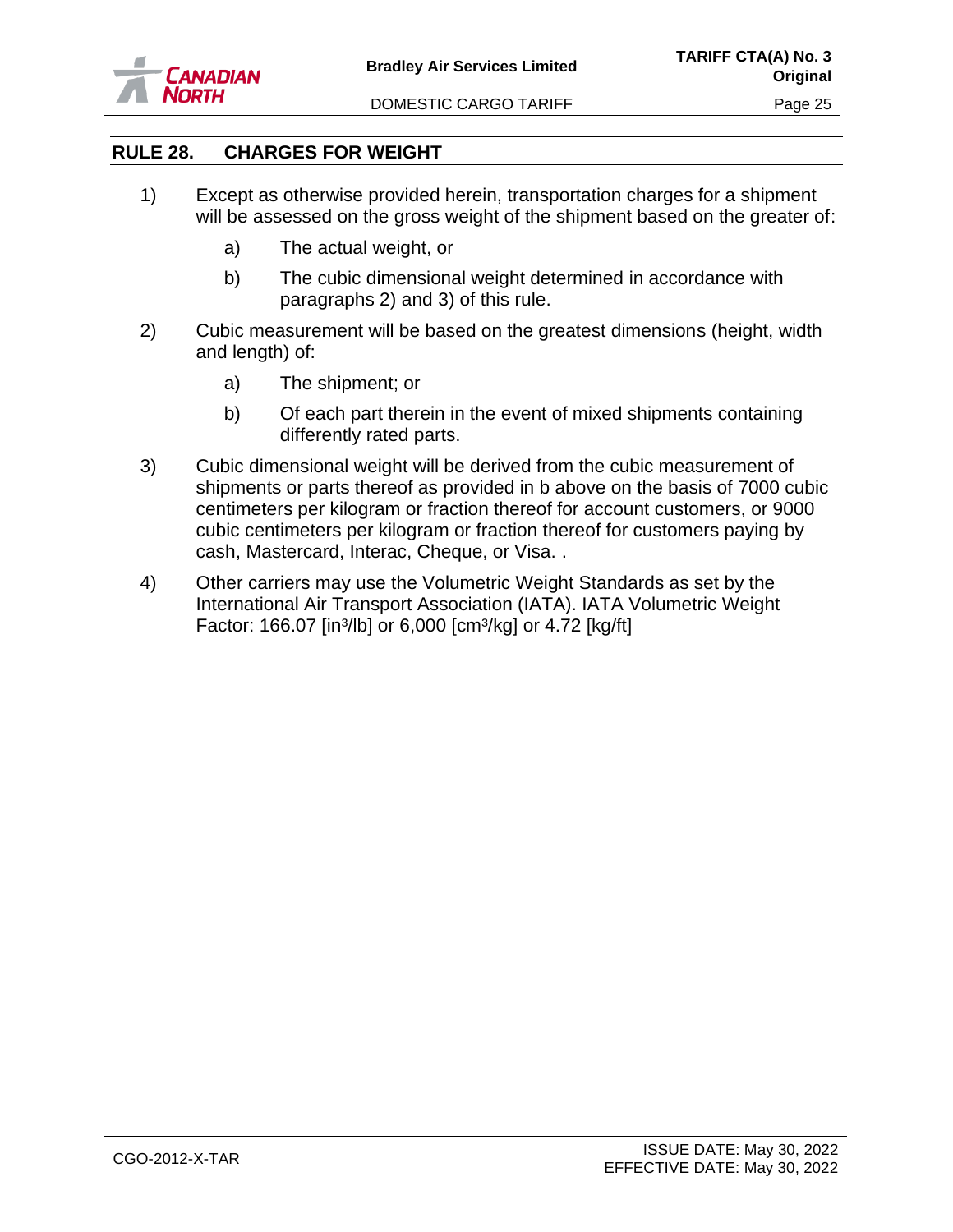

#### <span id="page-25-0"></span>**RULE 29. MINIMUM CHARGES PER SHIPMENT**

- 1) The minimum charge per shipment (MIN) for local transportation will be shown in connection with carrier's local rates between points named.
	- a) CN Envelope Charges (ENV), where published apply to the transportation of CN envelopes which are not to exceed 2 kg in weight and not to exceed 45 cm in length, 30 cm in width and 2.5 cm in height.
- 2) When the minimum charge per shipment is specifically published, the minimum charge per shipment will be the published amount. When no local CN Priority, CN Standard, or CN Economy rates are published between two points served by carrier, the rates between such points are constructed by combining two or more sector Standard, Economy, or Priority rates for the intended routing.
- 3) Combination of local minimum rates for shipments moving via more than one carrier.
	- a) The through minimum charge per shipment for shipments moving via more than one carrier will be the sum of \$20.00 for each carrier participating in the routing or as otherwise outlined below.
- 4) If one or more carrier's minimum charge required per Paragraph 3) above differs from the charge required by any other carrier participating in the routing, then the higher of such charges shall be applied, per carrier.
- 5) In no case shall the minimum charge computed in accordance with Paragraph 3) above exceed the combined local minimum charges for the carriers participating in the routing.
- 6) In no case shall the minimum charge computed in accordance with Paragraph 3) above exceed the published joint minimum charge applicable to the carriers participating in the routing.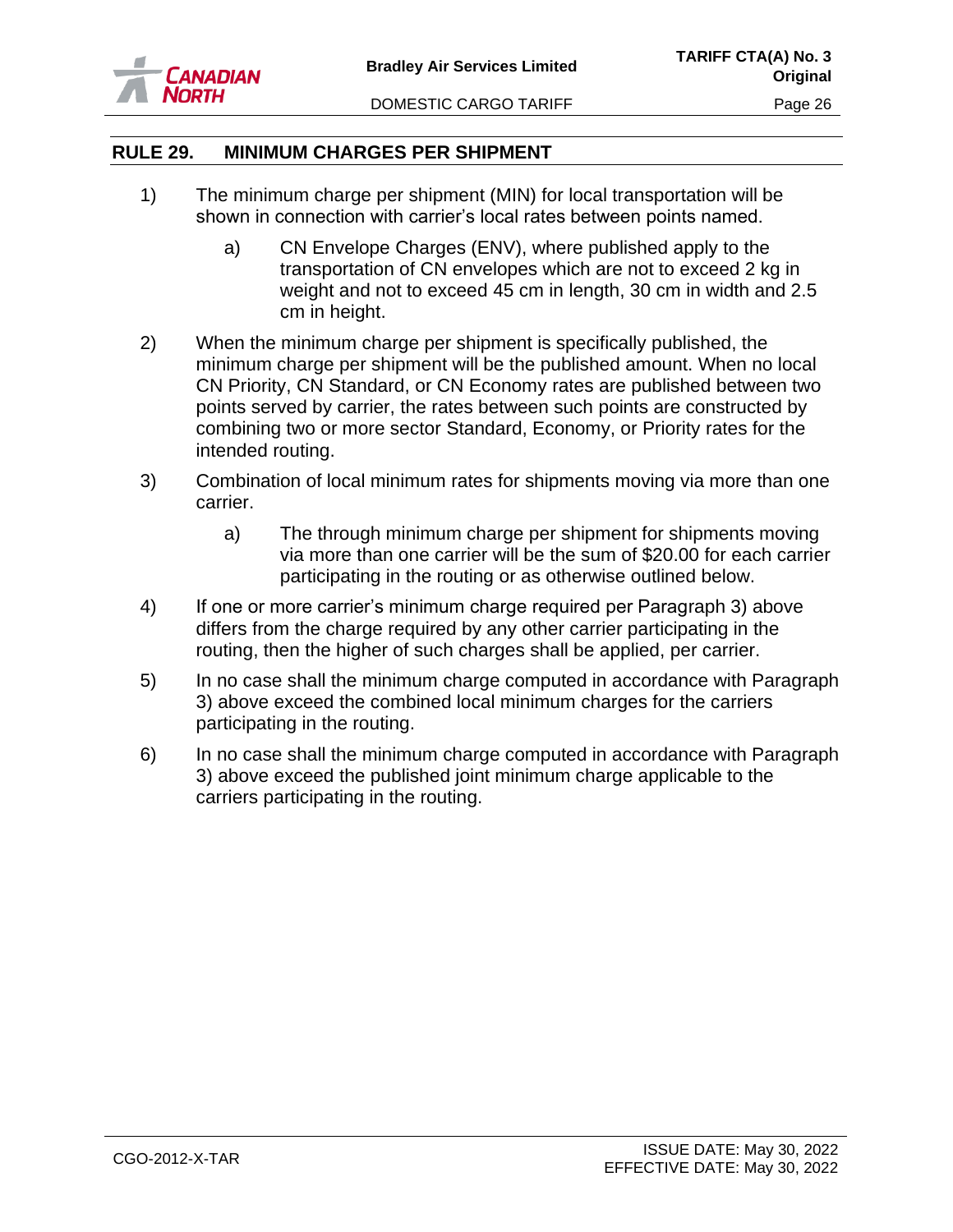

# <span id="page-26-0"></span>**RULE 30. CHARGES FOR DECLARED VALUE**

1) Carrier liability for shipments is limited to \$1.10 per kilogram (but not less than \$50.00) unless a higher value is declared on the airwaybill at time of receipt of the shipment from the shipper, and if a higher value is so declared, an additional transportation charge of \$4.00 shall be required for each \$100.00 (or fraction thereof) by which such higher value exceeds \$1.10 per kilogram or \$50.00 whichever is higher.

Exceptions not eligible for declared value coverage include:

- i. Carvings and/or uncarved media or materials including but not limited to bone, antler, tusk, soapstone or other type of stone suitable for carving;
- ii. Perishable products
- 2) Except as noted below, the weight used to determine the declared value of a shipment shall be the same as that which is used to determine the transportation charge for such shipment, provided that when a shipment moves on one airway bill over the lines of one or more carriers at a combination of rates, the declared value shall be based on the lowest weight upon which charges are based for any portion of the movement.
- 3) A shipment moving on one airway bill over the lines of two (2) or more carriers shall have for its entire movement the declared value applicable to the shipment over the lines of the originating carrier unless a higher value is declared on the airway bill at the time of receipt of the shipment from the shipper, and in such event the additional transportation charge applicable over the lines of the originating carrier shall apply to the shipment for its entire movement.
- 4) Shipments of gold, silver, platinum and doré bullion will be accepted only if the actual value is declared on the air waybill at the time of receipt of the shipment. Charges will be assessed on the weight and actual value of the shipment. Gold, silver and doré bullion is deemed to include gold and silver in mass, gold and silver specie and/or in the form of ingots, bars, grain, sheet, foil, powder, sponge, rods, wire tubes, circles, moldings and castings. Platinum is deemed to include platinum as bullion, platinum concentrates, platinum metals (including palladium, iridium, ruthenium, osmium, rhodium) and platinum alloys in the form of grain, sponge, bar, ingot, sheet, rod, wire, tube and strip. Shipments of gold, silver, platinum and doré bullion shall be limited to \$350,000 on any one shipment or any one aircraft.
- 5) A customer can declare a value greater than the actual market value.
	- i. This can be done to compensate for other losses (e.g. loss of income, penalties, unavailable equipment, etc.) which could result from the loss or damage of the shipment.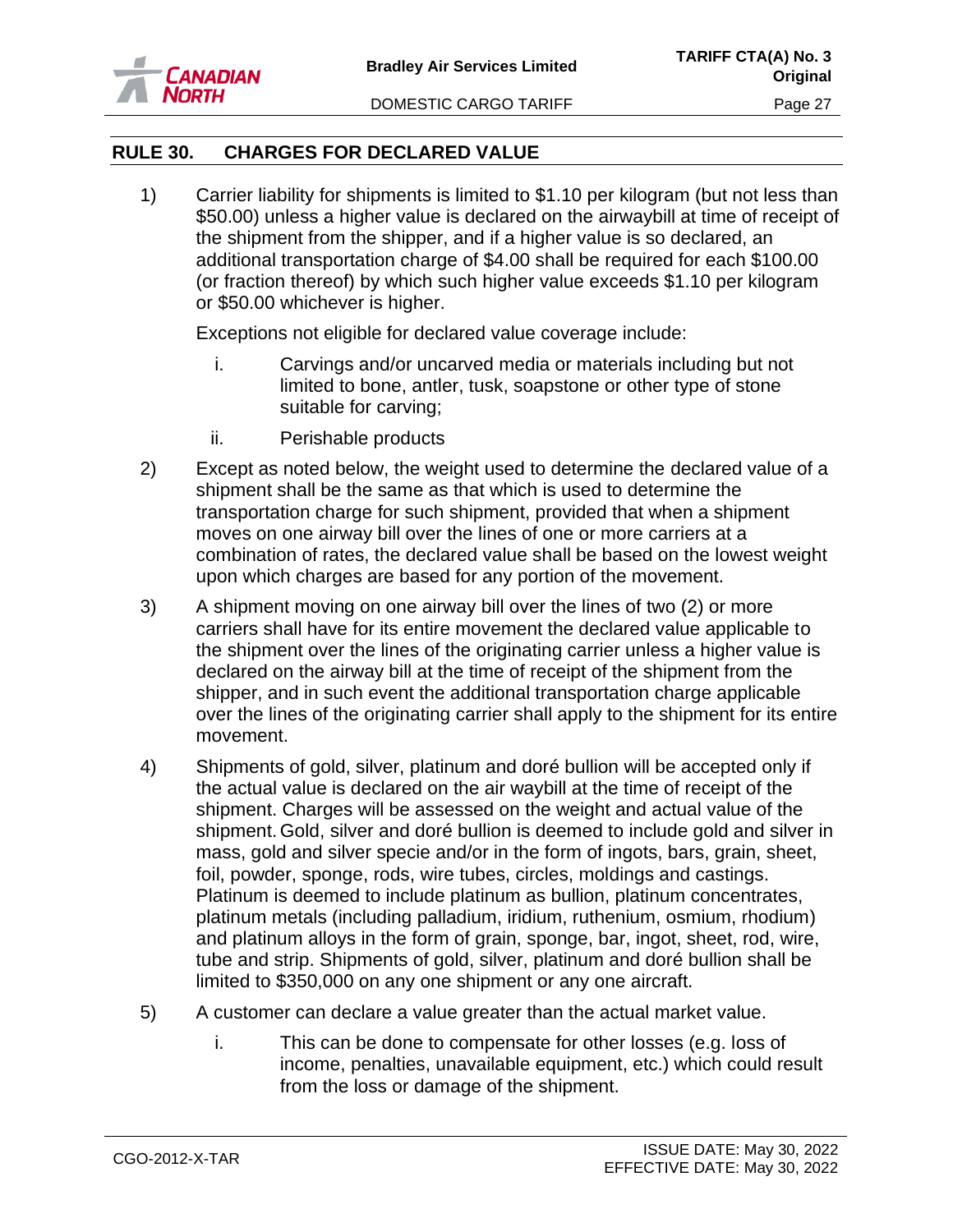

- ii. No shipment however, shall exceed the declared value limitations as noted herein.
- 6) No single shipment may have a declared value coverage that exceeds \$25,000; in the event the declared value coverage required exceeds \$25,000, the customer shall seek additional coverage through a  $3<sup>rd</sup>$  party provider.
- 7) No more than \$200,000 of declared value shipments shall be transported on any one aircraft, except as specified in paragraph 4.

#### <span id="page-27-0"></span>**RULE 31. CHARGES ON MIXED SHIPMENTS**

- 1) When articles subject to different rates are packaged together, charges will be assessed on the weight of the entire package at the highest rate applicable to any article therein.
- 2) A shipment of articles which are subject to different rates, if shipped separately, will be assessed the CN Standard rate applicable to the total weight (or volume) of the shipment, provided that when the shipper declares separately the contents and weight (or volume) of each part of such shipment, each part will be assessed the rate applicable to the contents and weight (or volume) of such part.
- 3) The valuation charge for a mixed shipment will be assessed on the total declared value for carriage.
- 4) Articles subject to the IATA Dangerous Goods Regulations, amendments thereto and reissues thereof, must be offered separately and be clearly indicated on the air waybill as dangerous goods.
- 5) Mixed shipments must not include any of the following articles:
	- a) Articles of Extraordinary value (CN Secure)
	- b) Live animals (CN Pets)
	- c) Human remains
	- d) Radioactive materials requiring a dangerous goods label
- 6) Part of a shipment, for the purpose of this rule, consists of one (1) package, piece or bundle, or two (2) or more packages, pieces or bundles having the same applicable rate and conditions.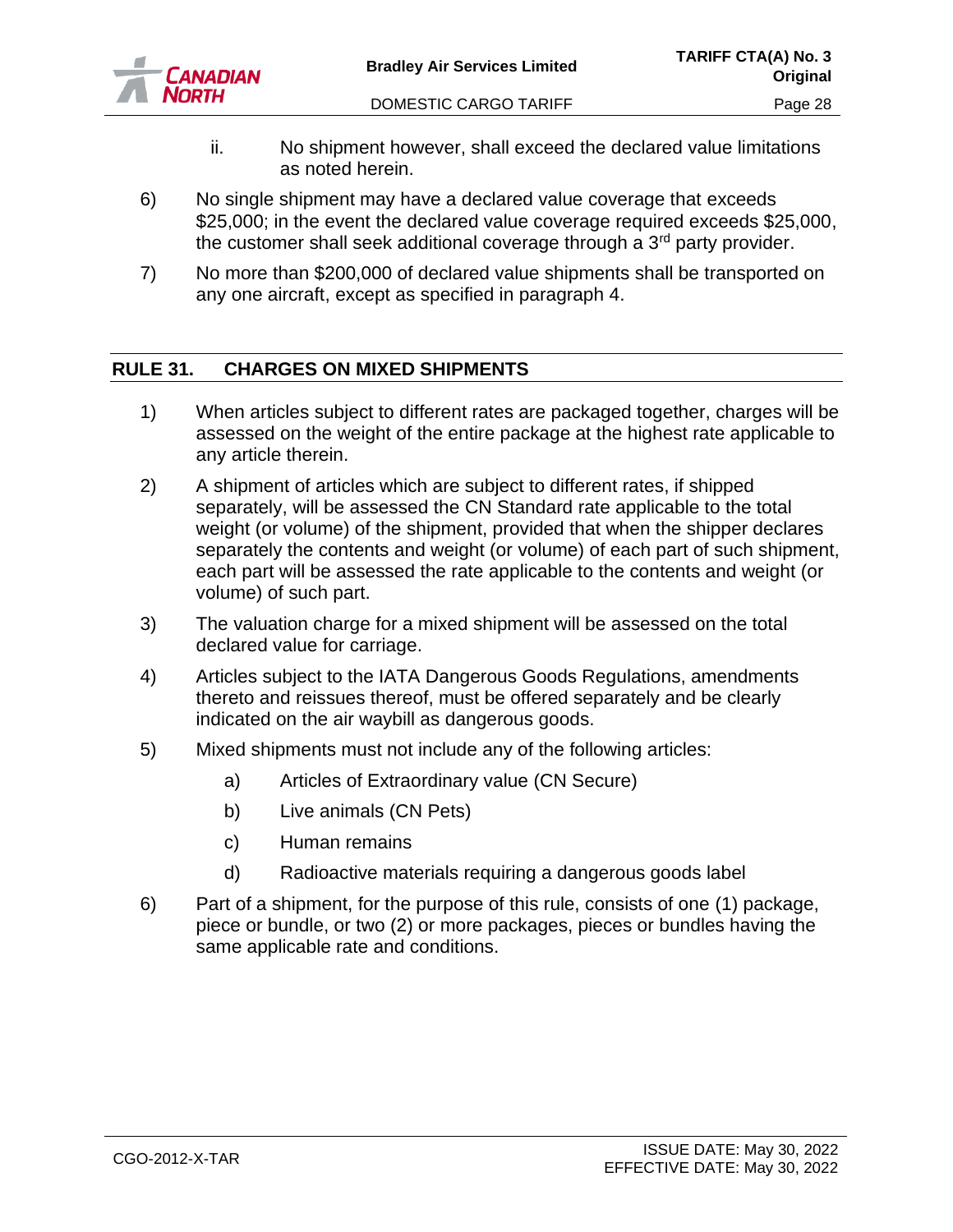# <span id="page-28-0"></span>**RULE 32. CHARGES PREPAID OR COLLECT**

Except as otherwise provided in this rule, shipments will be accepted either with charges to be prepaid by the shipper, or to be collected from the consignee.

- 1) The following shipments must be prepaid by the shipper:
	- a) Shipments moving under distribution service if there is more than one (1) consignee.
	- b) Shipments of newspapers.
- 2) The following shipments shown must be prepaid unless the shipper guarantees in writing, the payment of collect charges:
	- a) Shipments of human remains
	- b) Shipments addressed to persons restrained of their liberty.
	- c) Shipments not equal in commercial value to the charges thereon
	- d) Shipments addressed to Canadian government agencies unless shipped by government agents presenting proper bills of lading
	- e) Shipments addressed to consignee temporarily at a transient address.
	- f) Shipments to be delivered to customs.
	- g) Shipments of live animals.
	- h) Shipments of personal effects consisting of household goods, used, not for resale
- 3) Shipments destined to, but not limited to, the following airports must be prepaid: Arctic Bay, Kinngait (Cape Dorset), Clyde River, Fort Simpson, Gjoa Haven, Grise Fiord, Sanirajak (Hall Beach), Hay River, Igloolik, Kimmirut, Kugaaruk, Kugluktuk, Pangnirtung, Pond Inlet, Qikiqtarjuaq, Rankin Inlet, Resolute Bay, Taloyoak, Ulukhaktok.

#### <span id="page-28-1"></span>**RULE 33. CHARGES FOR SHIPMENTS OF DANGEROUS GOODS**

- 1) For local transportation or to Carrier's portion of joint transportation, a dangerous goods handling fee of \$55.00 will be added to the total applicable airport to airport charge for each shipment of dangerous goods.
- 2) The fee for handling dangerous goods shipments shall accrue to the issuing carrier.
- 3) For Interline shipments, each carrier is entitled to their respective dangerous goods handling fee.
- 4) Fee also applies to TDGR 12.9 Limited Access shipments.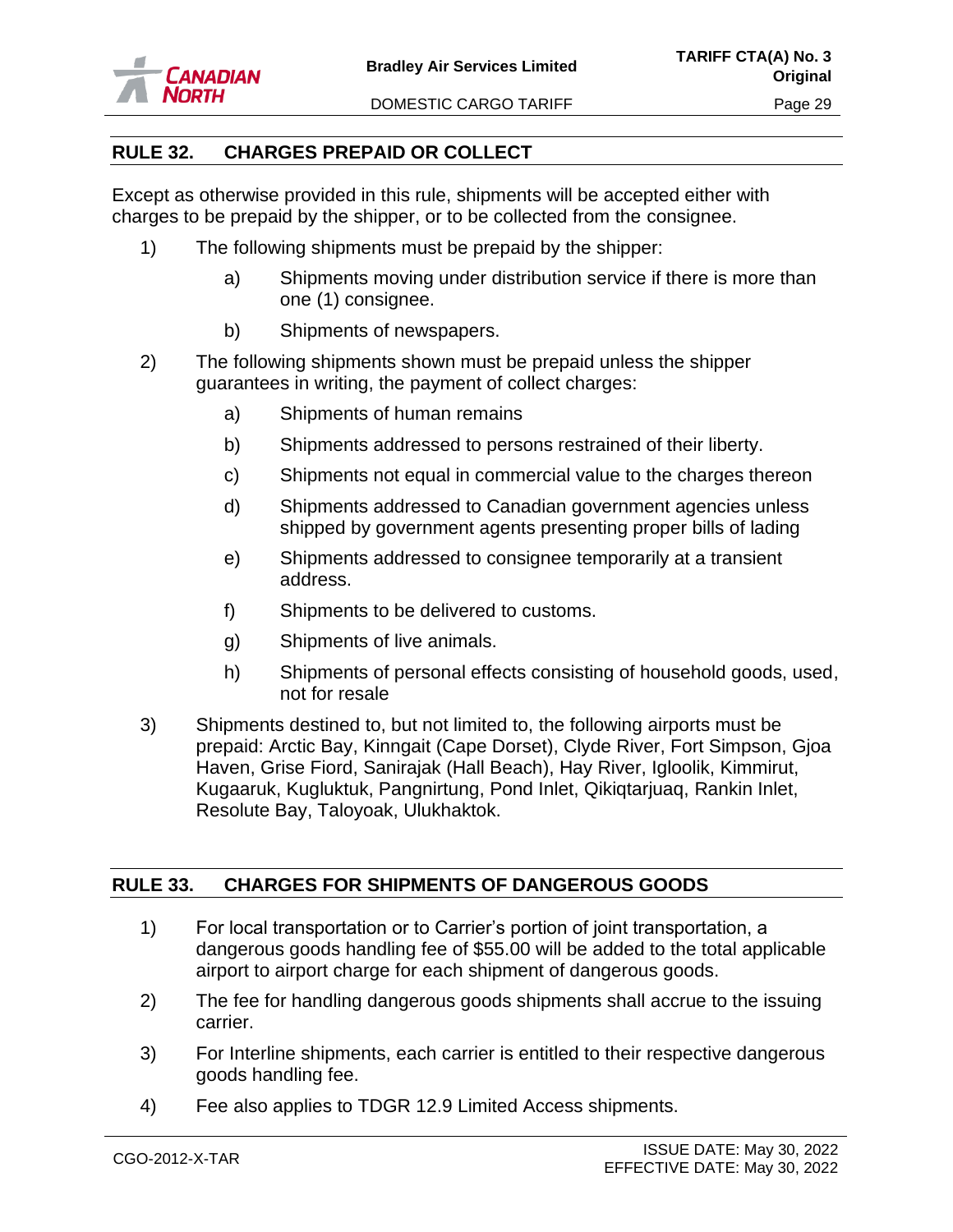# <span id="page-29-0"></span>**RULE 34. CURRENCY OF RATES AND PAYMENT OF CHARGES**

Charges are payable in the lawful currency of Canada.

All charges applicable to a shipment are payable in cash at the time of acceptance thereof by the carrier in the case of prepaid shipment (i.e. a shipment on which the charges are to be paid by the consignor) or if satisfactory credit arrangements have been made and agreed upon by the shipper or consignee and the carrier, credit for payment of charges will be extended for fifteen (15) days after date of billing.

In the case of a collect shipment (i.e. a shipment on which charges are to be paid by the consignee), all charges applicable to a shipment are payable in cash at the time of delivery thereof by the carrier or if satisfactory credit arrangements have been made and agreed upon by the shipper or consignee and the carrier, credit for payment of charges will be extended for fifteen (15) days after date of billing.

### <span id="page-29-1"></span>**RULE 35. CLAIM PROCEDURE**

There are two (2) types of claims available to a customer:

- i. Damage Claim contents or container are damaged
- ii. Loss Either partial or full

Claim procedures are as follow:

- 1) All claims, except for overcharges, must be made in writing to the originating or delivering carrier within ninety (90) days from the date of issue of the airwaybill.
- 2) Claims for overcharges must be made in writing to the originating or delivering carrier within one hundred and eighty (180) days from the date of issue of the airwaybill.
- 3) Damage and/or loss discovered by the consignee after delivery and after clear receipt has been given to the carrier must be reported in writing to the delivering carrier at destination within fourteen (14) days after delivery of the shipment with privilege to the carrier to make inspection of the shipment and containers within fourteen (14) days after receipt of such notice.
- 4) No claims for loss or damage to a shipment will be entertained until all transportation charges thereon have been paid. The amount of claims may not be deducted from transportation charges.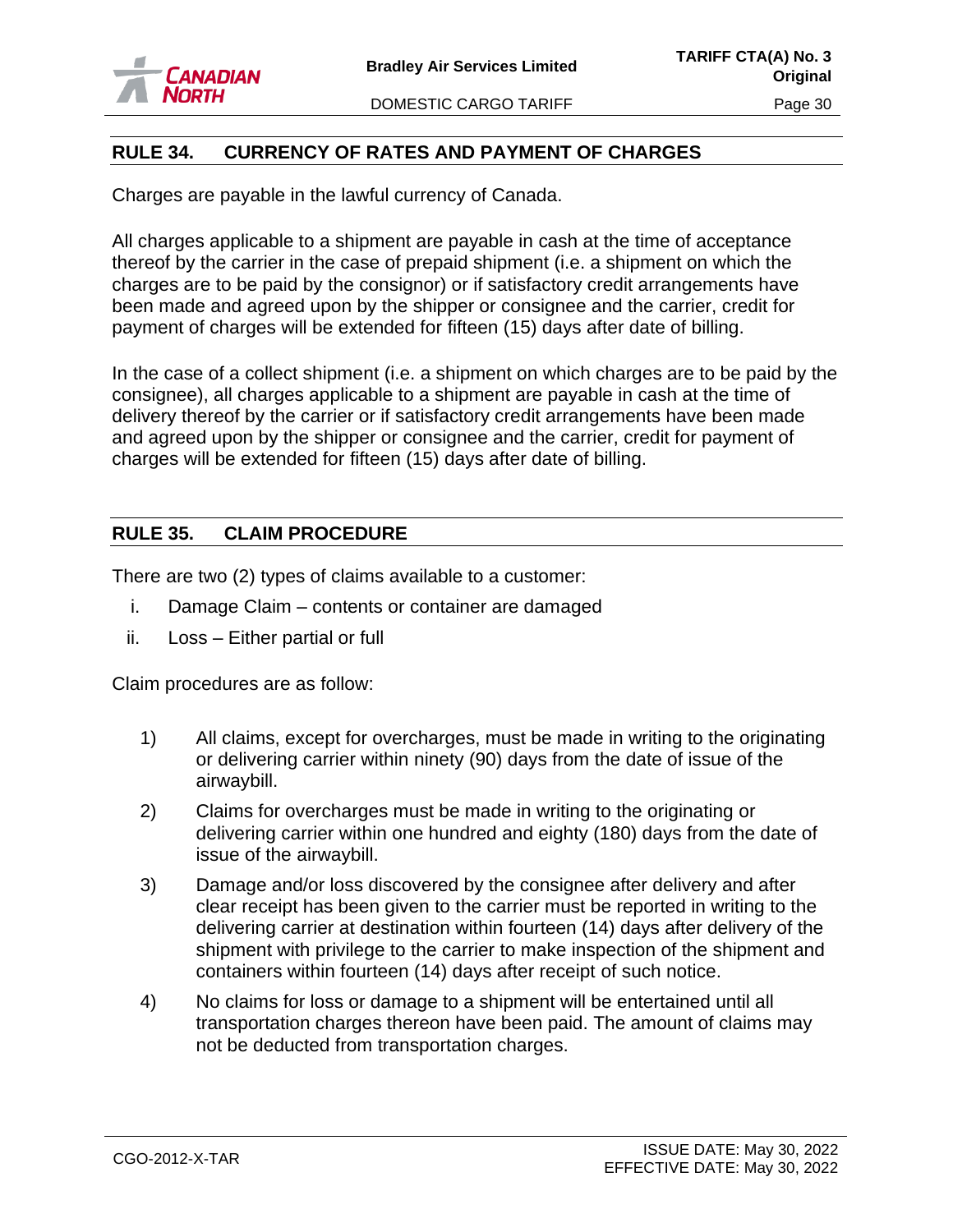

#### <span id="page-30-0"></span>**RULE 36. LIMITATION OF ACTIONS**

The carrier will not be liable in any action brought to enforce a claim unless the applicable provisions of RULE 35, CLAIM PROCEDURE, have been complied with by the claimant, and unless such action is brought within two years after the date written notice is given to the claimant that the carrier has disallowed the claim in whole or in part.

#### <span id="page-30-1"></span>**RULE 37. INTERLINE SHIPMENTS – RIGHT OF ACTION**

The consignor shall have a right of action against the originating carrier, and the consignee shall have a right of action against the delivering carrier, and further, each may take action against the carrier which performed the transportation during which the destruction, loss, damage, or delay took place.

### <span id="page-30-2"></span>**RULE 38. ADVANCEMENT OF CHARGES**

Upon request the carrier will advance charges for transportation, cartage, storage, loading, unloading, packaging, and processing not performed by the carrier, government duties and customs fees and any other charges advanced by the carrier on behalf of the consignor or consignee incidental to the air carriage of the consignment. The disbursement amount shall not be in any case in excess of the total weight charge except that when the total charge is less than \$100.00 disbursements of up to \$100.00 will be permitted.

The charge for disbursements to be determined as follows

- 1) For disbursements the charge shall be the disbursements plus fifteen (15) percent of the disbursement amount, but the charge shall not be less than \$10.00.
- 2) Any amendments to the disbursement amount shall be made by the shipper in writing prior to delivery of the consignment to the consignee or his agent.
- 3) Charges for disbursements shall accrue to the issuing carrier.
- 4) Charges will not be advanced on any shipment, which under Rule 32, CHARGES PREPAID OR COLLECT, required prepayment or guarantee of charges in writing.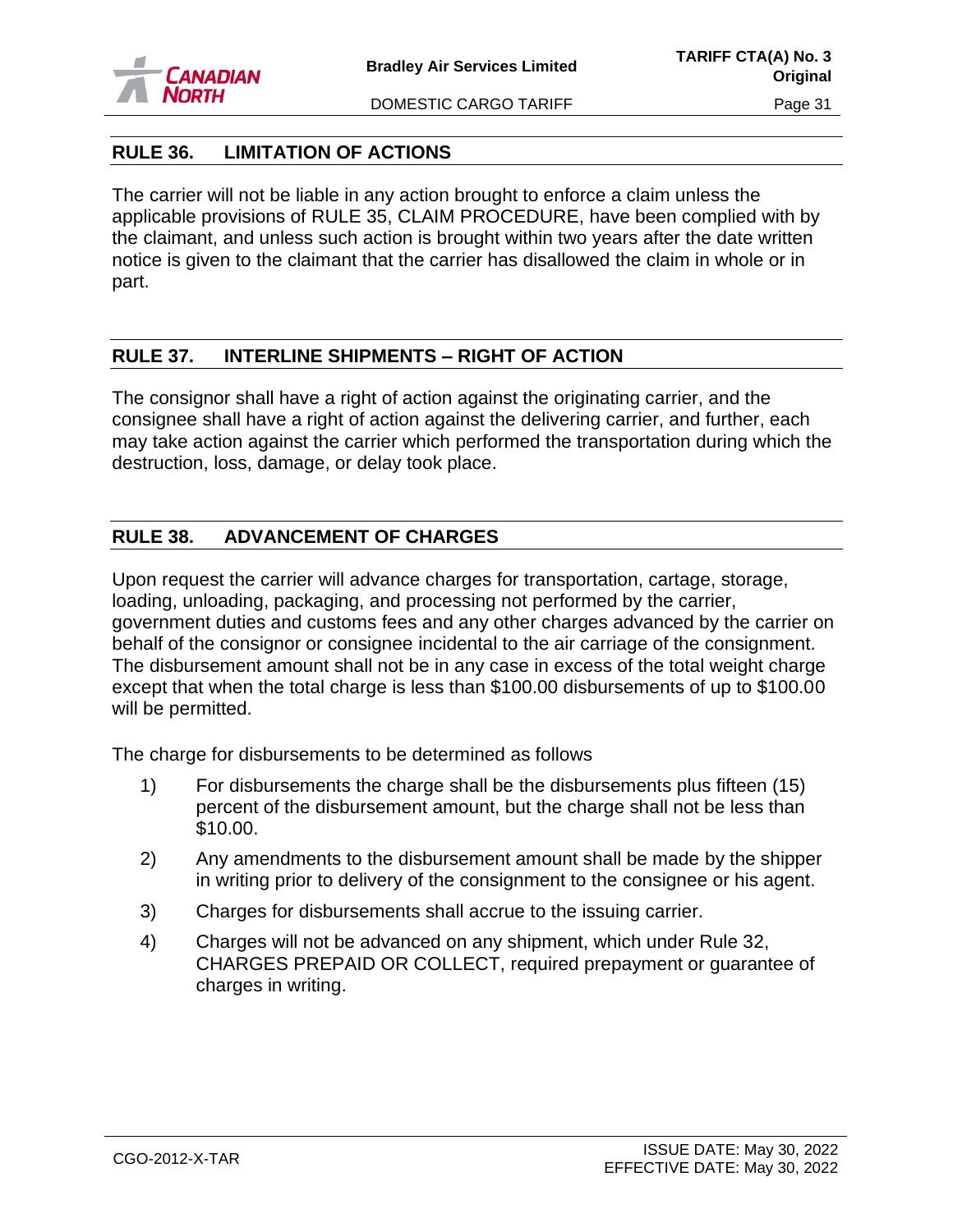#### <span id="page-31-0"></span>**RULE 39. TERMINAL SERVICE CHARGES**

Terminal service charges as described below will be assessed to the shipper or consignee named in the air waybill, as applicable, and will apply whenever the carrier performs such services.

- 1) Processing of \*immediate type\* customs clearance during normal customs business hours and all clearances outside customs business hours, except unaccompanied baggage, including pets. Per entry \$20.00.
- 2) Import termination and warehouse processing charges. The following charges shall be assessed on a **per shipment** basis, based on actual or volume weight, whichever is applicable to the shipment:
	- a) Shipments moved in bond:
		- 1. 0 to 500 kg: \$15.00
		- 2. 501 to 1000 kg: \$19.00
		- 3. 1001 to 1500 kg: \$27.00
		- 4. 1501 to 2000 kg: \$33.00
		- 5. 2001 to 2500 kg: \$40.00
		- 6. 2501 to 3000 kg: \$50.00
	- b) Thereafter, each additional 1000 kg or fractions thereof: \$15.00.
- 3) Proof of delivery request: when proof of delivery is required by the shipper or consignee, the carrier shall furnish a photocopy of the delivery document, document request per delivery: \$35.00 (with the exception of CN Pharma and CN Secure).

*Exception: No charge shall be assessed when proof of delivery is provided in defense of a written claim.*

- 4) Origin air waybill copy request: when the carrier is requested by the shipper, consignee, or agent to provide an additional copy of an origin air waybill copy, the carrier shall furnish a copy of the air waybill, signed by the shipper, per air waybill copy: \$35.00
- 5) At the carrier's warehouse for shipments other than those mentioned under paragraph 6) below.
	- a) Inbound: the carrier shall hold shipment without charge for 48 hours after the date of arrival. The first Saturday, Sunday and legal holidays shall be excluded in determining when free storage time expires.
	- b) Outbound: Outbound shipments delivered to the carrier's premises, which are not acceptable for any reason, will be subject to storage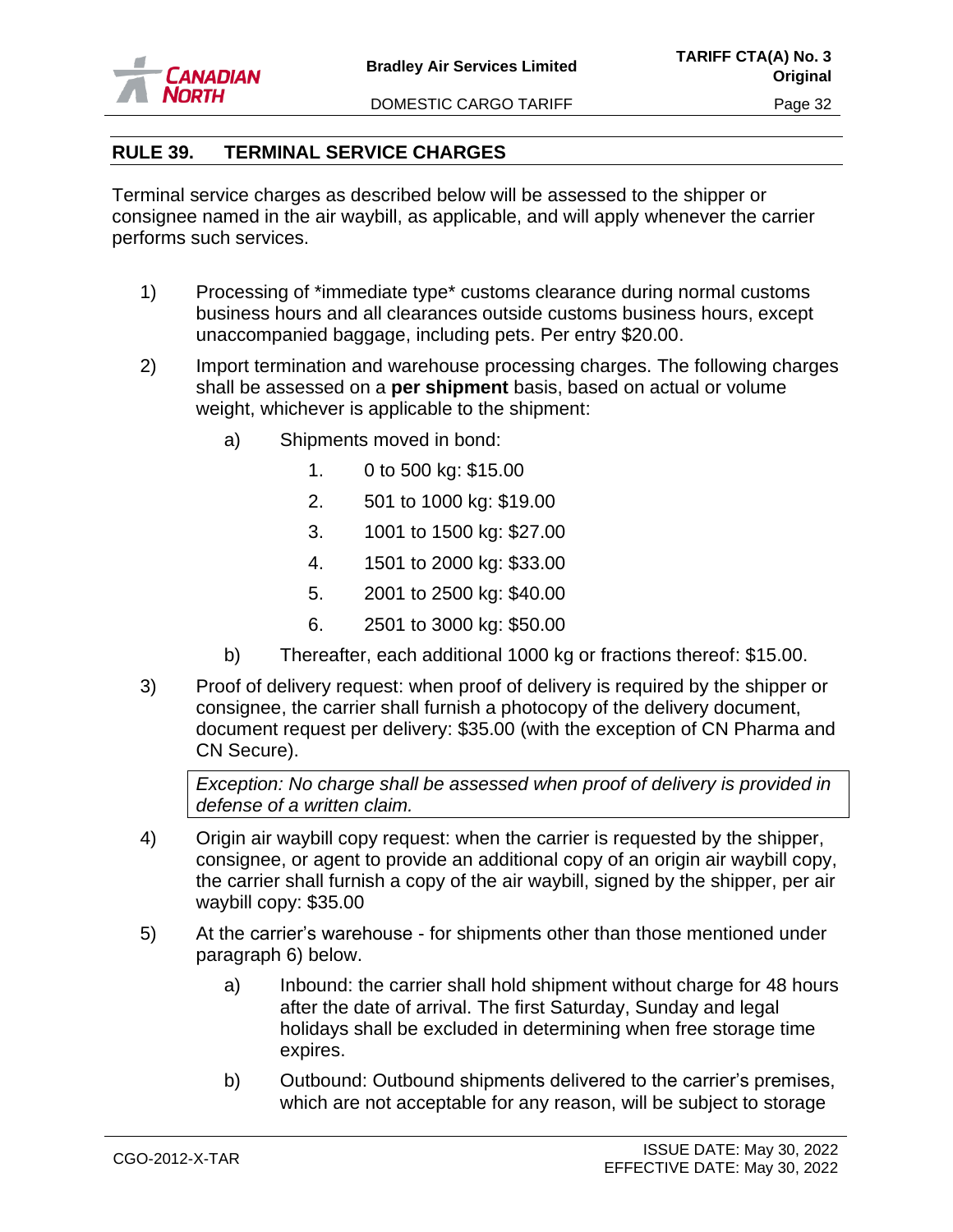

charges as provided herein 48 hours after delivery of such shipment until the shipment is removed or made acceptable for carriage.

- c) Storage Charges: \$0.16 per kg per day or fraction thereof, but not less than \$15.00 per day per shipment, including Saturday, Sunday and legal holidays. The charges shall be assessed on the actual or volume weight; whichever is applicable to the shipment. Minimum charge per shipment: \$30.00.
- 6) The carrier's warehouse storage charges for shipments which, by the nature of the goods require special handling, including perishables, live animals, live plants, or any type of goods which require special attention outside the generally accepted norms of warehousing.
	- a) Inbound: the carrier shall hold shipment without charge for 48 hours after the date of arrival. The first Saturday, Sunday and legal holidays shall be excluded in determining when free storage time expires.
	- b) Outbound shipments delivered to the carrier's premises, which are not acceptable for any reason, will be subject to storage charges as provided herein 48 hours after delivery of such shipment until the shipment is removed or made acceptable for carriage.
	- c) Storage Charges: \$0.32 per kg per day or fraction thereof but not less than \$30.00 per day per shipment, including Saturday, Sunday and legal holidays. The charges shall be assessed on the actual or volume weight; whichever is applicable to the shipment. Minimum charge per shipment: \$60.00.
- 7) When the carrier supplies security handling (armed guard, security guard or escort) for a consignment. Minimum charge per hour or fraction thereof: \$100.00. Minimum charge per shipment: \$400.00.
- 8) High Value Documentations: Provides detailed information on the movement of the shipment. Each Employee handling the shipments shall complete the High Value Handling Record with the original remaining with the shipment.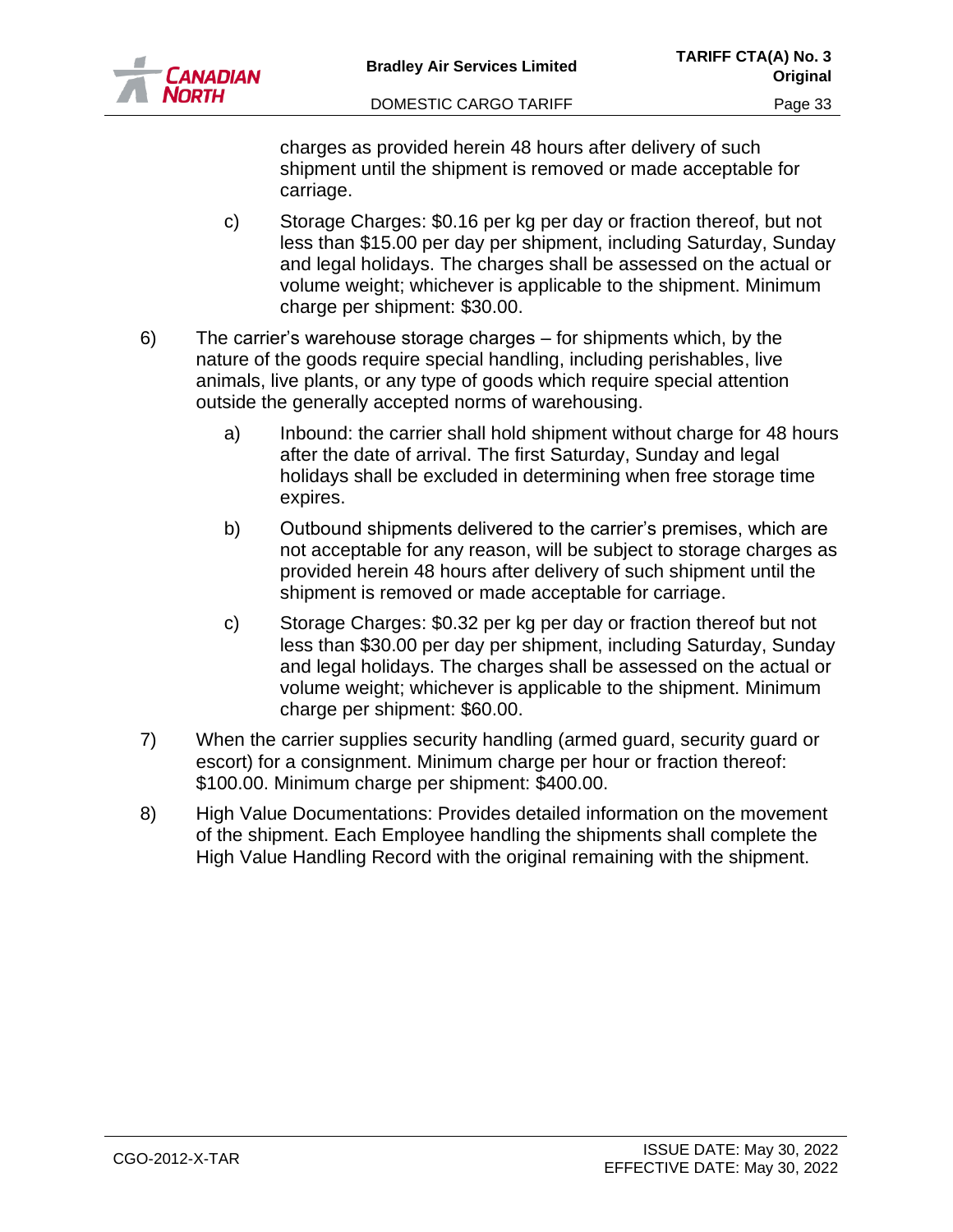

#### <span id="page-33-0"></span>**RULE 40. FORM OF PAYMENT ACCEPTANCE**

Carrier will accept the following forms of payment:

- 1) Cash, Interac/debit card
- 2) Company cheques (for credit account payments only)
- 3) Visa
- 4) MasterCard
- 5) American Express
- 6) Certified cheque, money order
- 7) Wire Transfer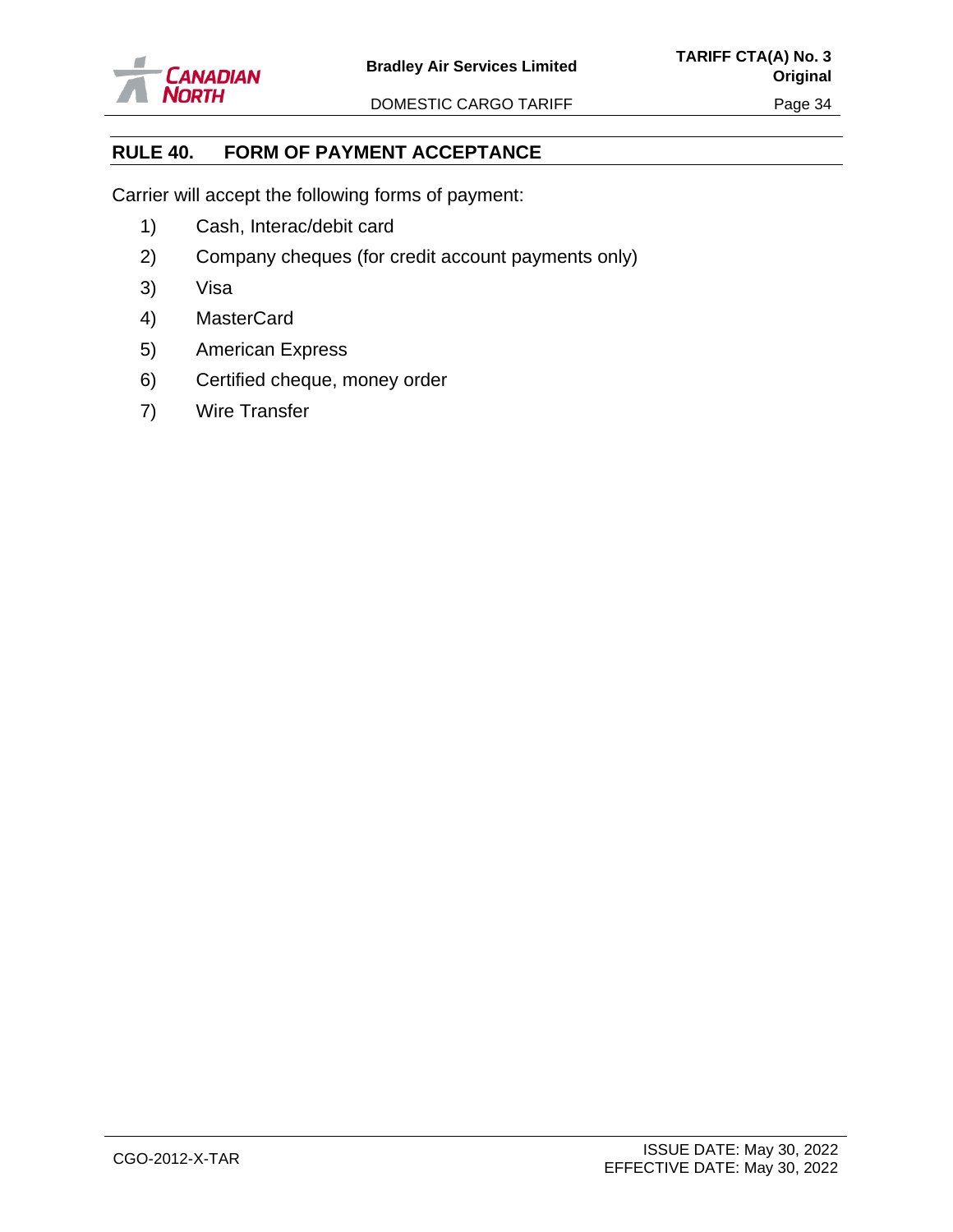

#### <span id="page-34-0"></span>**RULE 41. SPECIFIC PRODUCT RATES AND CHARGES**

#### **41.1 Application**

- 1) Acceptance of the products named hereunder at the specific product rates published therefore, is subject to the availability of space after the accommodation of other traffic.
- 2) A specific product rate removes the application of the CN Standard, CN Economy rate of the same quantity of the same article of product (in the same package or shipping form) and to the same point over the same route.
- 3) Specific product rates may not be combined with other rates and charges.
- 4) Packaging, packing and containers, satisfactory to the carrier, shall be supplied by the shipper and their weight will be added to the weight of the product.
- 5) Specific product rates will not apply unless packaging and/or packing requirements, as specified herein, are complied with.
- 6) Specific product rates will not apply unless a specific rate is filed.

| <b>New Product Codes</b> | <b>Description</b>               |  |  |
|--------------------------|----------------------------------|--|--|
| <b>ENV</b>               | CN Envelope (max 2.2 kg)         |  |  |
| PRI                      | <b>CN Priority</b>               |  |  |
| <b>STND</b>              | <b>CN Standard</b>               |  |  |
| <b>ECON</b>              | <b>CN Economy</b>                |  |  |
| <b>TEMP</b>              | <b>CN Temperature Controlled</b> |  |  |
| <b>CTRY</b>              | <b>Personal Country Food</b>     |  |  |
| <b>PHAR</b>              | <b>CN Pharma</b>                 |  |  |
| <b>SECR</b>              | <b>CN Secure</b>                 |  |  |
| <b>AVIH</b>              | <b>CN Pets</b>                   |  |  |
| <b>HUMR</b>              | <b>CN Human Remains</b>          |  |  |
| <b>MAIL</b>              | Canada Post Mail                 |  |  |
| <b>SPEC</b>              | Special/Over-sized               |  |  |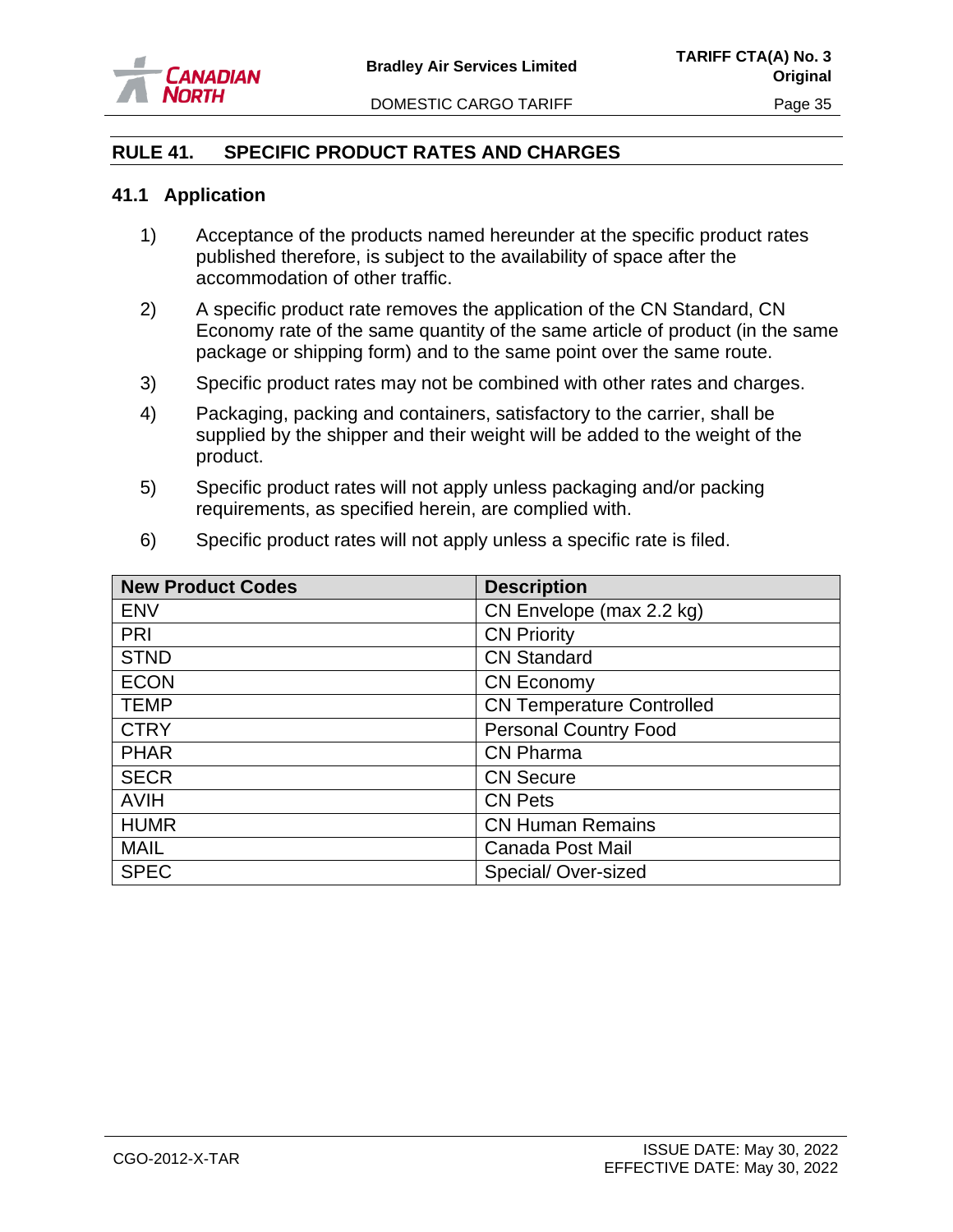

DOMESTIC CARGO TARIFF PAGE 36

#### <span id="page-35-0"></span>**RULE 42. TYPES OF SERVICES OR PRODUCTS OFFERED**

#### **42.1 CN Envelope (ENV) Service**

#### *42.1.1 Application of Rates and Charges*

Envelope Service rates are shown per envelope and are abbreviated as ENV and do not include pick-up and delivery services (where available) except to and from Calgary. ENV rates are not combinable. ENV rates and charges apply only between points named.

#### *42.1.2 Maximum Acceptable Weight and Dimensions*

1) Maximum weight per shipment may not exceed two (2) kilograms.

2) The entire shipment must fit in a sealed Canadian North envelope 45 cm x 30 cm.

#### *42.1.3 Acceptance and Handling of Shipments*

Shipments will be accorded priority of carriage before the loading of other air freight shipments (excluding mail and Priority).

#### *42.1.4 Drop-Off*

ENV shipments must be tendered for transportation at the air cargo counter no less than two (2) hours prior to the scheduled flight departure.

#### *42.1.5 Pick-Up*

ENV shipments will be available for delivery to consignee or pick-up at the air cargo counter no more than two (2) hour after the flight arrival. It is the responsibility of the shipper to ensure that the consignee has been duly notified of the dispatch of the shipment and the planned arrival of the flight at the airport of destination.

Delivery of ENV shipments will be no later than the next business day following the next scheduled flight departure between the points, where delivery service is provided by the carrier.

#### *42.1.6 Unacceptable Commodities*

- 1) Any articles listed in the I.A.T.A. restricted article regulations will not be accepted for transportation except:
	- a) Articles listed in the above regulations as not restricted;
	- b) Emergency medical supplies, provided packaging and storage comply with the above regulations.
- 2) Live animals, birds, reptiles, fish, and human remains.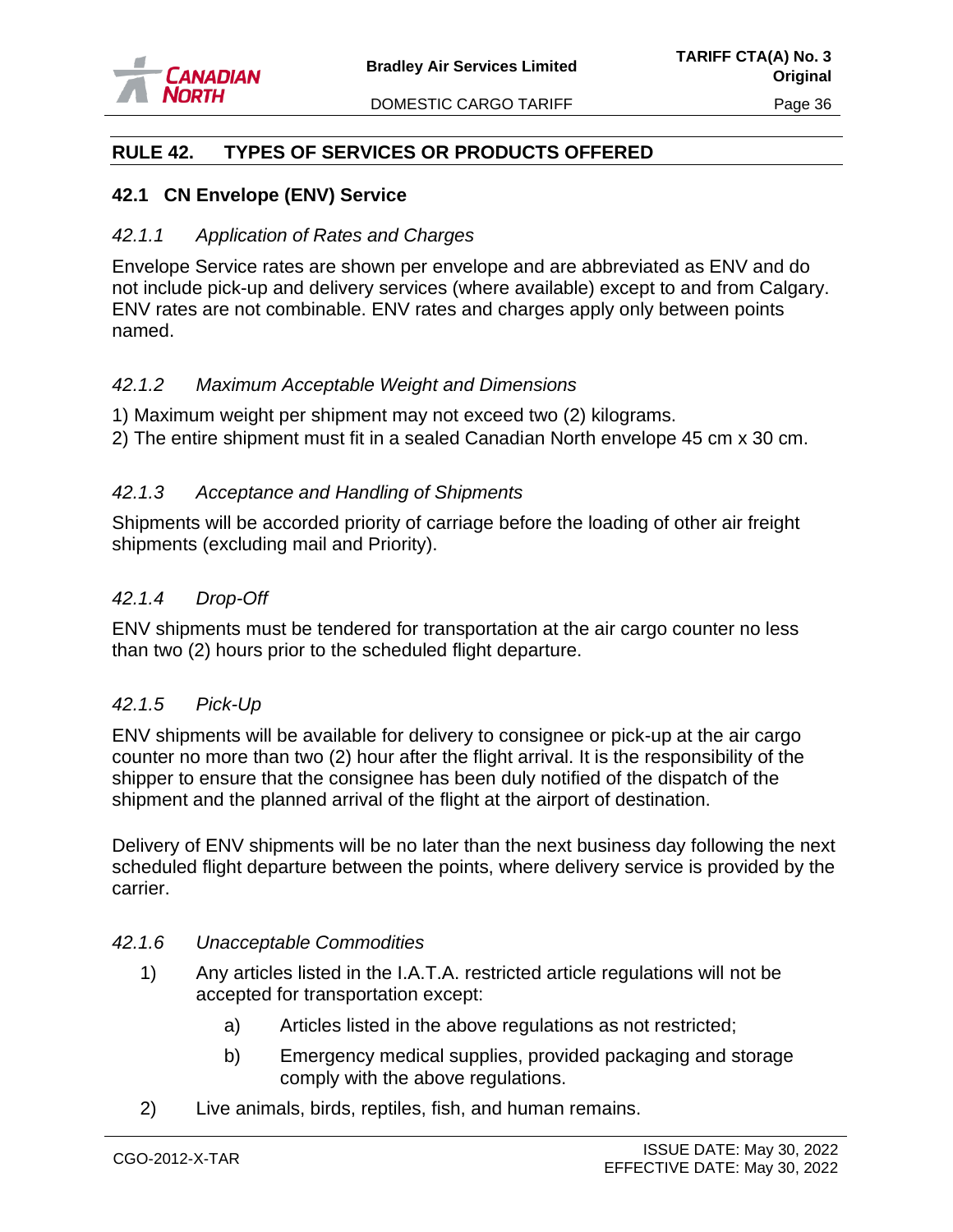

- 3) Food of a perishable nature that requires special temperature controlled storage.
- 4) Articles of high value such as precious metals, jewelry, watches, currency, etc.
- 5) Any good(s) that require special handling beyond those provided by ENV service.

### *42.1.7 Charges for Declared Value*

A shipment shall have a declared value of 50.00 unless a higher value (not to exceed \$500.00) is declared on the air waybill at the time of receipt of the shipment from the shipper. If a higher value is so declared, an additional transportation charge of \$4.00 shall be required for each \$100.00 (or fraction thereof) by which such higher value exceed \$50.00.

#### *42.1.8 Applicability/Limitation of Liability*

- 1) In case of loss/damage (when no value is declared): Liability is limited to the value of the shipment/damage or \$50.00, whichever is the lesser.
- 2) In case of loss/damage (when a value is declared): Liability is limited to the value of the shipment/damage or \$500.00, whichever is the lesser.
- 3) In case of delay: If a shipment does not arrive at the destination on the next scheduled flight after the original planned flight, which had been delayed, cancelled, or rerouted, due to weather or other conditions beyond the control of the carrier, the total transportation charge paid will be refundable to the purchaser on submission of a written claim.
- 4) ENV service applies only on the services of Canadian North and may not be combined with any other type of online cargo service. Service standards quoted in this rule apply only to the services of Canadian North, and Canadian North's contracted pick-up and delivery services, but do not apply to the transfer of shipments to/from other airlines, or any other ancillary services.
- 5) ENV refund policy applies only to transportation charges over the services of Canadian North and its agents and does not include charges for any other carrier(s) and/or services, including excess valuation.

# **42.2 CN Priority (PRI) Service**

#### *42.2.1 Applicability/Limitation of Liability*

1) Priority cargo applies only upon the services of Canadian North and may not be combined with any other type of online cargo service. Service standards quoted in this rule apply only to transportation over the services of Canadian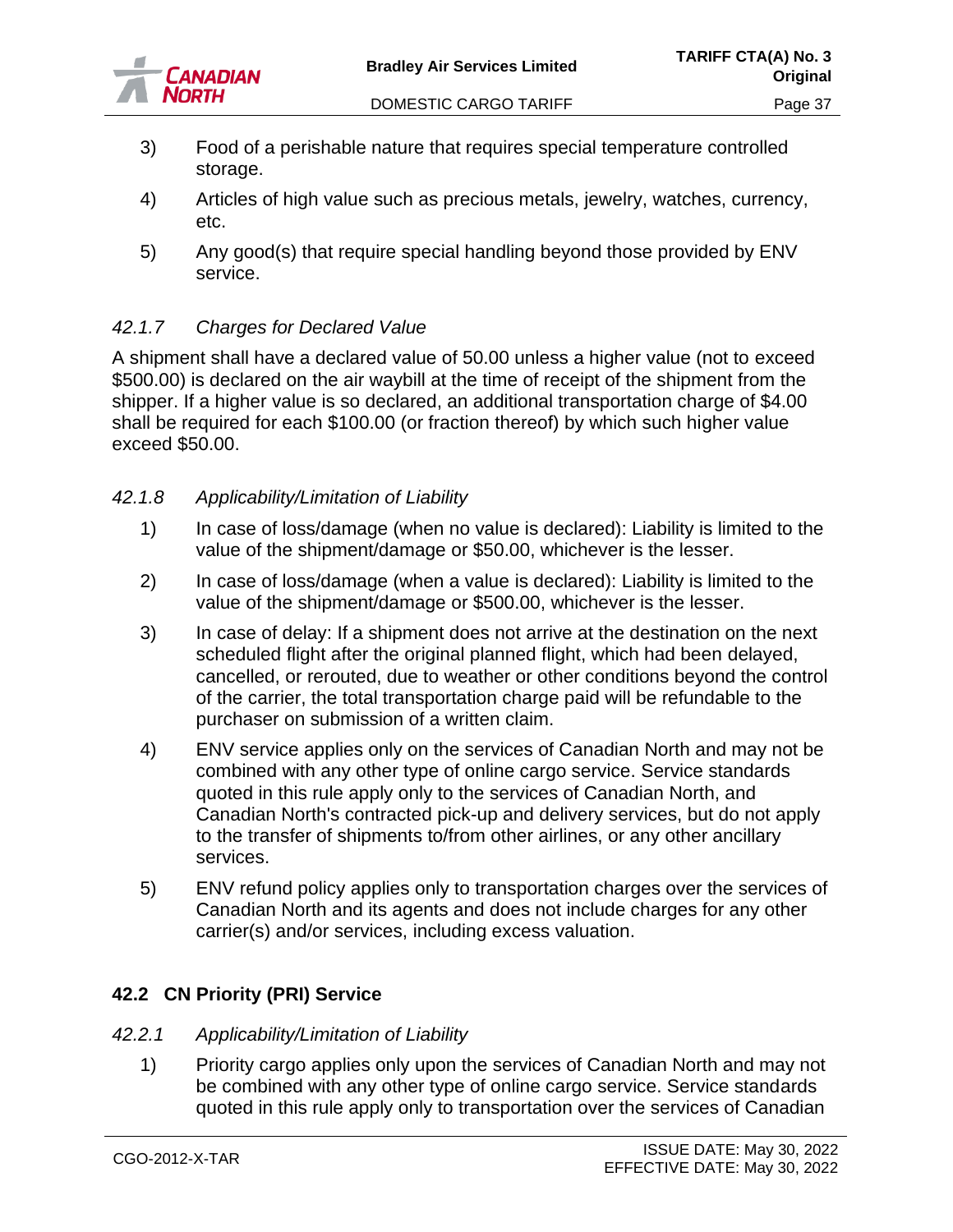North and do not apply to the transfer of shipments to/from other airlines, their pick-up or delivery, or any other ancillary services.

- 2) Where the carrier cannot accommodate the complete shipment on one flight, separate air waybills will be cut and cross-referenced with each air waybill showing the flight(s)/date(s) on which each portion of the shipment is scheduled to travel. The rate charged will be the rate applicable to the weight of the complete shipment.
- 3) Rates charged on the air waybill will be the carrier's Priority (PRI) rate applicable to the shipment weight as noted in its tariff. Priority service rates and charges (PRI) apply only between points named.
- 4) The carrier, at its option, may elect to transport the shipment on a flight prior to that shown on the original air waybill.

### *42.2.2 Acceptance/Handling of Shipments*

- 1) Shipments must be tendered a minimum of two (2) hours prior to the scheduled flight departure time.
- 2) Shipments will be accorded priority of carriage before the loading of other air freight shipments (excluding mail).
- 3) Shipments will be available no later than one (1) hour after the actual arrival of the flight on which the shipment is transported.
- 4) It will be the responsibility of the shipper to inform the consignee of the flight on which the shipment is scheduled to arrive.

# *42.2.3 Refund Policy*

Refund policy applies only to transportation charges over the services of Canadian North and does not include charges for any other carrier(s) and/or services, including but not limited to pick-up, delivery, transfer, excess valuation, and insurance. Carrier will refund the difference in the transportation charges between the applicable Priority (PRI) and the applicable CN Standard, or CN Economy rate if the carrier fails to fulfill the following criteria:

- 1) The shipment does not travel on the flight(s)/date(s) agreed upon, or upon such other flights, as to arrive at the online destination noted on the air waybill within, or prior to, four (4) hours of the planned arrival time of the original flight as shown in the carrier's computerized reservation system.
- 2) The shipment is not available for pick-up within two (2) hours of the actual arrival of the flight on which the shipment is carried.
- 3) Notwithstanding the above, refunds will not apply to shipments scheduled on flights which have been delayed, cancelled, or rerouted due to weather or other conditions beyond the control of the carrier provided the shipment is carried and arrives at the online destination on the next scheduled flight.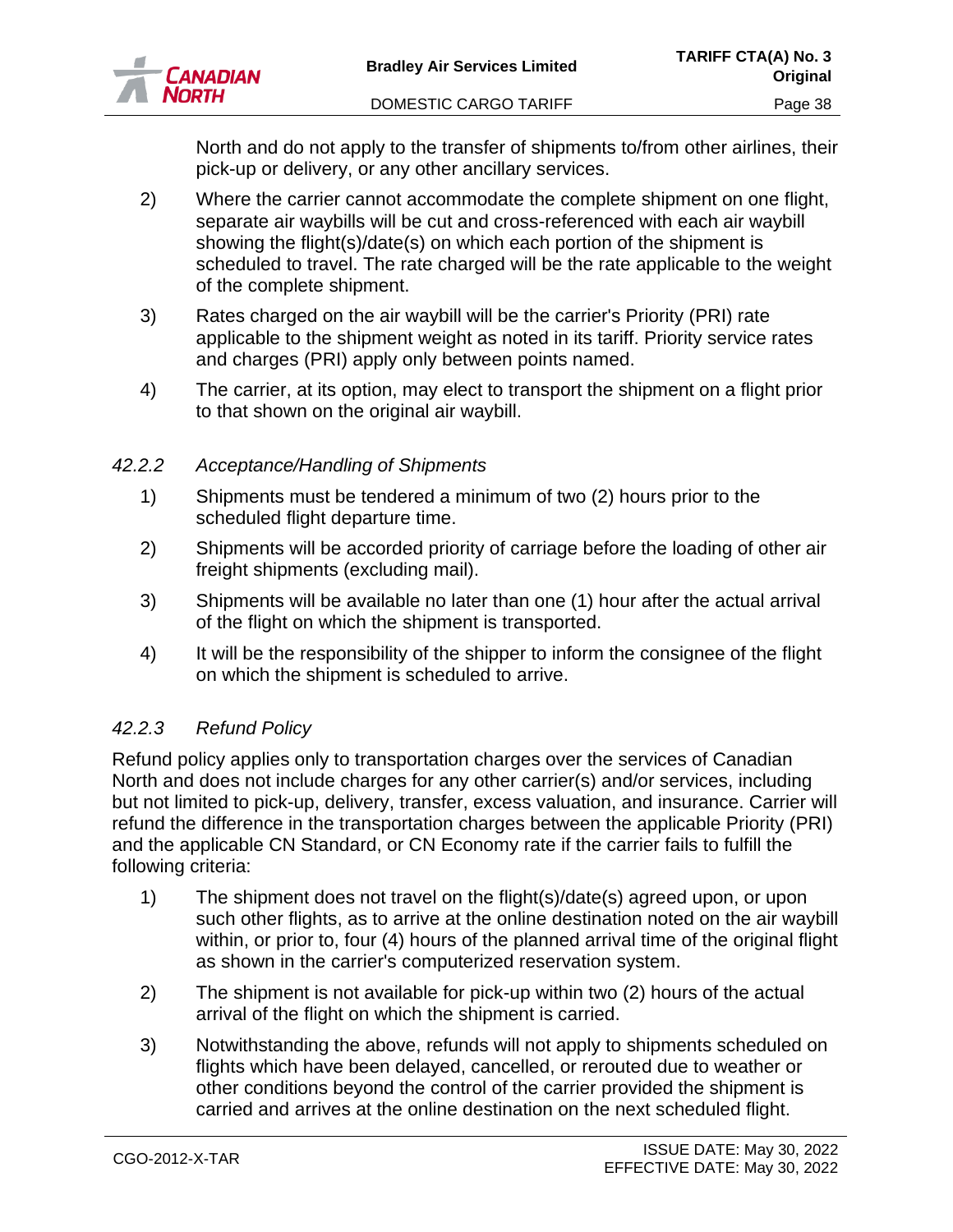

- 4) It will be the responsibility of the consignee, or his agent, to note on the air waybill that the shipment did not meet the service standards for transportation and/or availability on arrival at destination. Request for a refund on the Priority cargo rate must be made at the time of acceptance of the shipment by the consignee or his agent.
- 5) Except for split shipments, a refund will be applied to the complete shipment if a portion of the shipment is lost or delayed. In the case of split shipments, a refund will be applied only to that portion of the shipment which traveled under the same air waybill as that of the goods which were lost or delayed.
- 6) If a shipper tenders more cargo than was originally booked, Canadian North will only accept the additional items at a PRI service level if there is space available on the particular flight. If space is not available on the particular flight, Canadian North will transport the excess items on the next available flight. The excess items will not be eligible for the refund policy. If the excess items cannot be separated from the portion of the shipment where space has been reserved, the shipment may be refused.
- 7) Refund will be returned to the person or company making payment to Canadian North for the shipment. Complete payment of the charges originally noted on the air waybill must be received before the refund is processed. Where payment is charged to an approved Canadian North account the refund will be in the form of a credit note on account.

# **42.3 CN Standard (STND) and CN Economy (ECON)**

#### *42.3.1 Applicability/Limitation of Liability*

- 1) CN Standard and CN Economy cargo applies only upon the services of Canadian North and may not be combined with any other type of online cargo service. Service Standards quoted in this rule apply only to transportation over the services of Canadian North and do not apply to the transfer of shipments to/from other airlines, their pick-up or deliver, or any other ancillary services.
- 2) Where the carrier cannot accommodate the complete shipment on one flight, separate air waybills will be cut and cross-referenced with each air waybill showing the flight(s)/date(s) on which each portion of the shipment is scheduled to travel. The rate charged will be the rate applicable to the weight of the complete shipment.
- 3) Rates charged on the air waybill will be the carrier's CN Standard, or CN Economy rate applicable to the shipment weight as noted in its tariff, as the case may be.
- 4) Essential Transportation goods are eligible for CN Economy shipping only.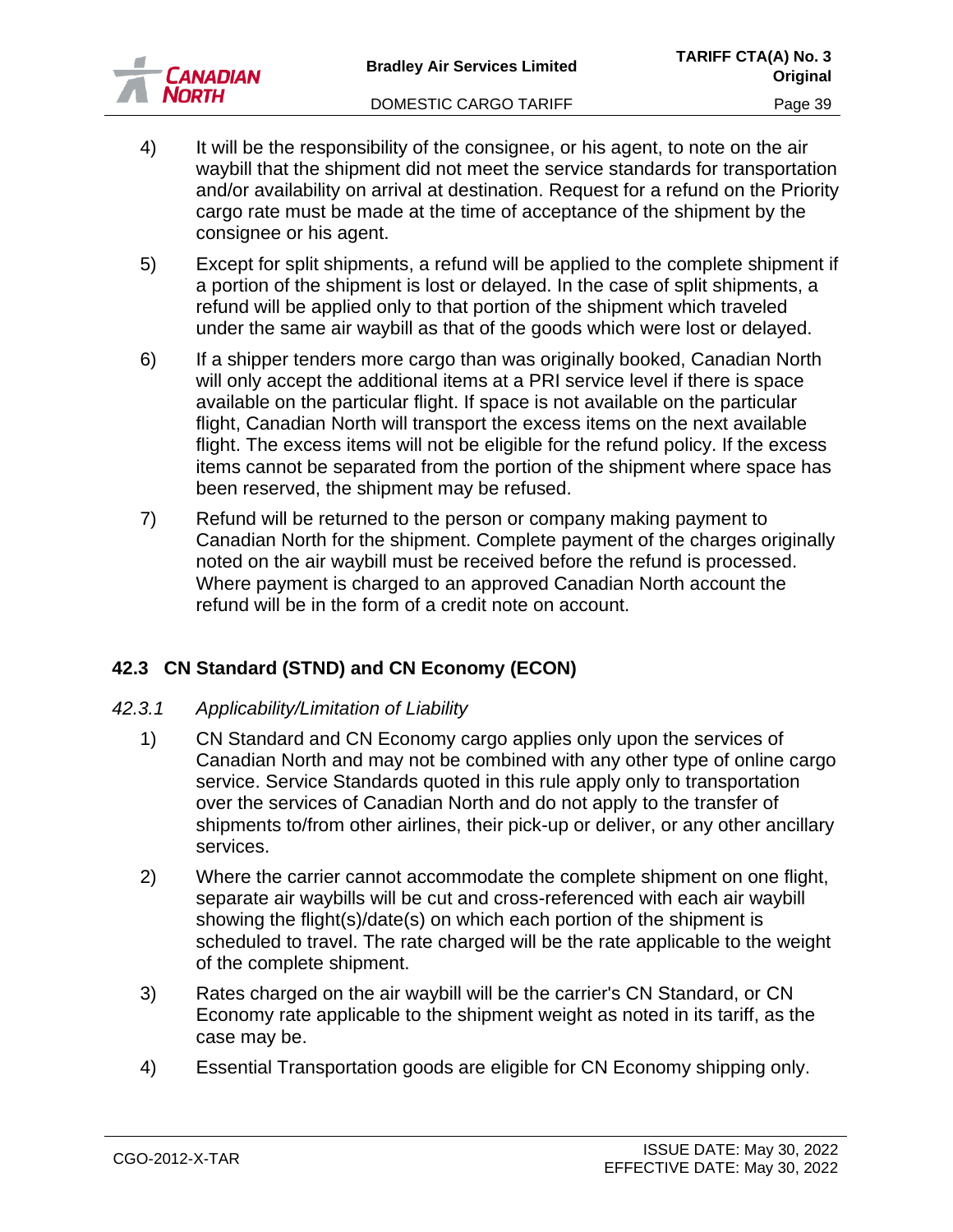

# *42.3.2 Refund Policy*

Refund policy applies only to transportation charges over the services of Canadian North and does not include charges for any other carrier(s) and/or services, including but not limited to pick-up, delivery, transfer, excess valuation, and insurance. Carrier will refund the difference in the transportation charges between the applicable CN Standard and the CN Economy rate if the carrier fails to fulfill the following criteria:

- 1) Refunds will not apply to shipments scheduled on flights which have been delayed, cancelled, or rerouted due to weather or other conditions beyond the control of the carrier provided the shipment is carried and arrives at the online destination on the next scheduled flight.
- 2) It will be the responsibility of the consignee, or his agent, to note on the air waybill that the shipment did not meet the service standards for transportation and/or availability on arrival at destination. Request for a refund on the Priority cargo rate must be made at the time of acceptance of the shipment by the consignee or his agent.
- 3) Except for split shipments, a refund will be applied to the complete shipment if a portion of the shipment is lost or delayed. In the case of split shipments, a refund will be applied only to that portion of the shipment which traveled under the same air waybill as that of the goods which were lost or delayed.
- 4) Refund will be returned to the person or company making payment to Canadian North for the shipment. Complete payment of the charges originally noted on the air waybill must be received before the refund is processed. Where payment is charged to an approved Canadian North account the refund will be in the form of a credit note on account.

#### **42.4 CN Pharma**

CN Pharma applies to shipments of a pharmaceutical, or medical nature that require shipping timelines in-line with CN Priority, and/or CN Temperature Controlled environments.

Rules 42.2 CN Priority service, and 11 Acceptance of Articles of Extraordinary Value apply.

#### **42.5 CN Secure**

CN Secure shipments apply to shipments that are valued in excess of CAD 5000.00, cannabis products, or the like. Tobacco can travel Secure at the discretion of the shipper.

Rules 42.2 CN Priority service, and 11 Acceptance of Articles of Extraordinary Value apply.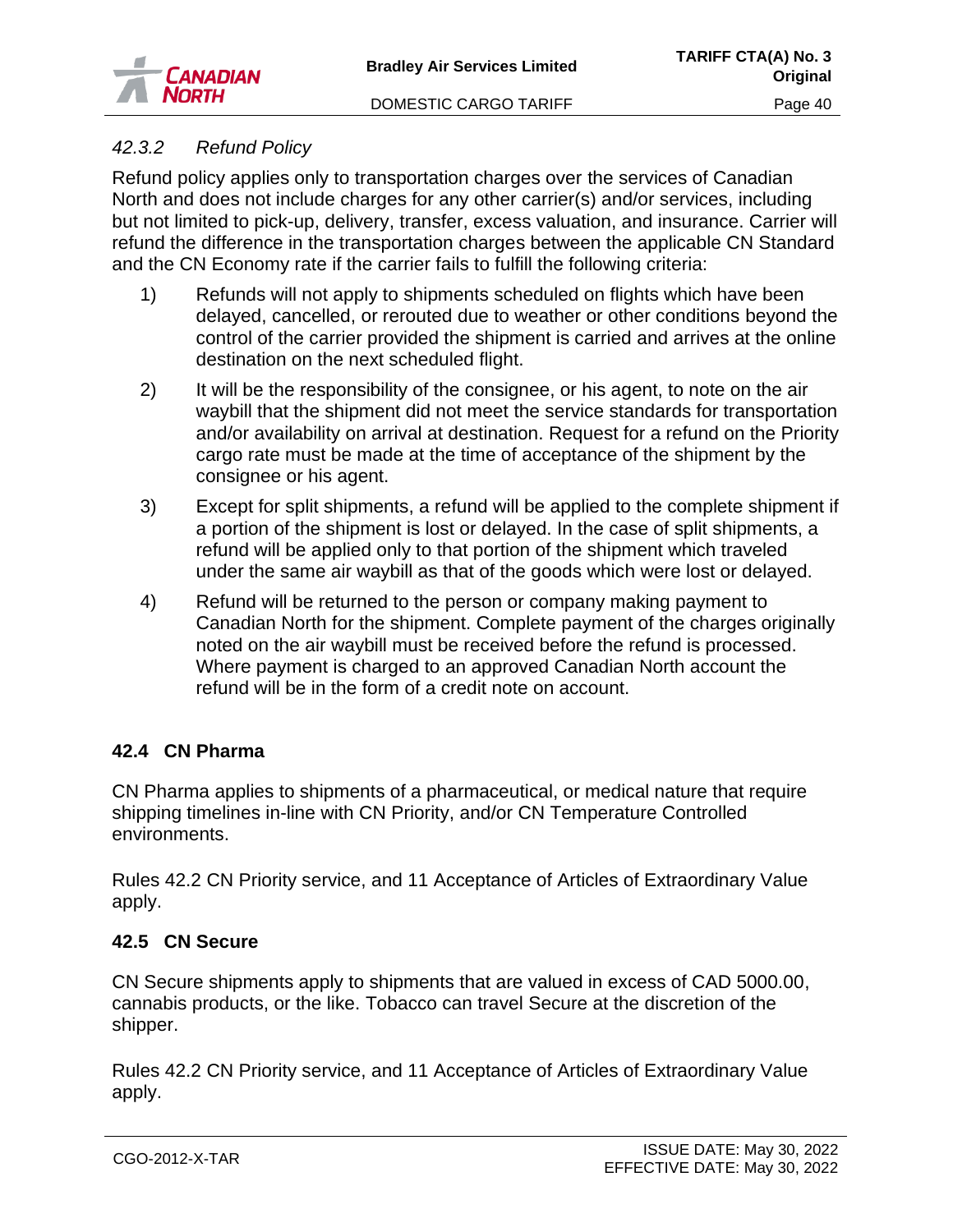

# <span id="page-40-0"></span>**RULE 43. PICK UP AND DELIVERY SERVICE**

Cargo which is unacceptable for Pick-up or Delivery:

- Human remains.
- **EXTED** Articles of Extraordinary value.
- Cut flowers, live plants, nursery stock, & live animals not contained in acceptable packaging.
- Dangerous Goods, not acceptable for pick up but may however be delivered.
- Personal effects not contained in a box or located in various rooms in a dwelling/house/office.

Extra Charges may apply if additional staff or equipment are required to aid in the delivery of an item(s).

### <span id="page-40-1"></span>**RULE 44. SURCHARGES**

#### **44.1 Applicability**

Surcharge(s) as shown in 44.3 below will be assessed on the shipments specified, based on the chargeable weight of the shipment.

#### **44.2 Application of Surcharges**

For shipments travelling under Canadian North air waybills, surcharges will be added when the air waybill is issued, for prepaid and collect shipments. For shipments travelling under other carrier's air waybills, the surcharges will be shown as "other charges" on the air waybill.